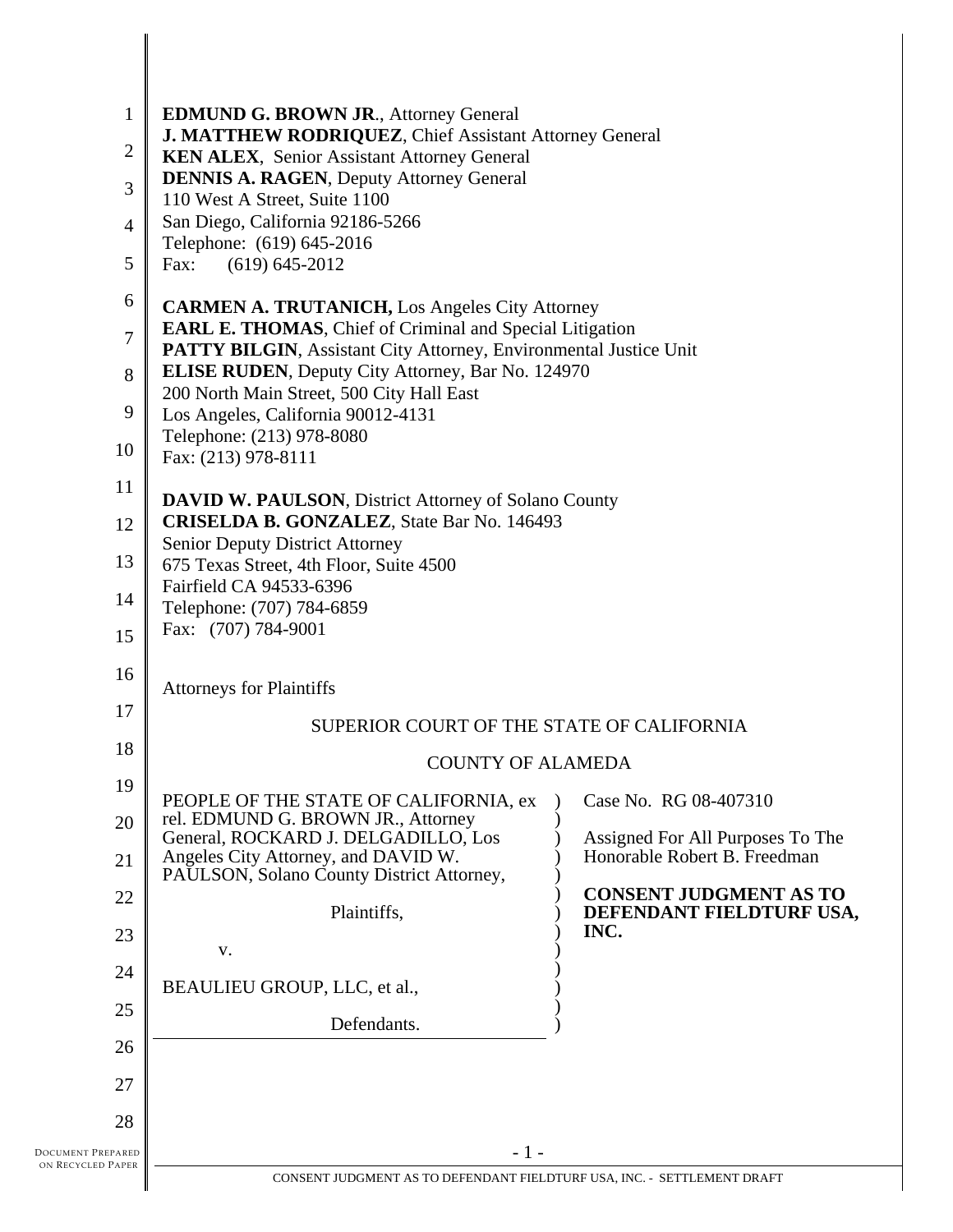1

#### **1. INTRODUCTION**

2 3 4 5 6 7 8 9 10 11 12 13 14 15 1.1 On September 2, 2008, the People of the State of California ("People"), by and through the Attorney General of the State of California ("Attorney General"), the Los Angeles City Attorney, and the Solano County District Attorney, filed a complaint for civil penalties and injunctive relief for violations of Proposition 65 and unlawful business practices in the Superior Court for the County of Alameda. The People's Complaint alleges that the named Defendants failed to provide clear and reasonable warnings that their artificial turf products (the "Products") contain lead, and that use of, and contact with, those Products results in exposure to lead, a chemical known to the State of California to cause cancer and reproductive harm. The Complaint further alleges that under the Safe Drinking Water and Toxic Enforcement Act of 1986, Health and Safety Code section 25249.6, also known as "Proposition 65," businesses must provide persons with a "clear and reasonable warning" before exposing individuals to these chemicals, and that the Defendants failed to do so. The Complaint also alleges that these acts constitute unlawful acts in violation of the Unfair Competition Law, pursuant to Business and Professions Code sections 17200 *et seq*. and 17500 *et seq*. ("UCL").

16 17 1.2 Fieldturf USA, Inc. ("FieldTurf") is among the Defendants named in the complaint.

18 19 20 1.3 FieldTurf is a corporation that employs more than 10 persons and employed ten or more persons at all times relevant to the allegations of the complaint, and that manufactures, distributes, and/or sells Products in the State of California or has done so in the past.

21 22 23 24 25 26 1.4 For purposes of this Consent Judgment only, the People and the FieldTurf stipulate that this Court has jurisdiction over the allegations of violations contained in the People's Complaint and personal jurisdiction over FieldTurf as to the acts alleged in the People's Complaint, that venue is proper in Alameda County, and that this Court has jurisdiction to enter this Consent Judgment as a full and final resolution of all claims that were or could have been raised in the Complaint based on the facts alleged therein.

27 28 1.5 The People and FieldTurf enter into this Consent Judgment as a full and final settlement of all claims relating to Covered Products (as that term is defined below) arising from

 $-2-$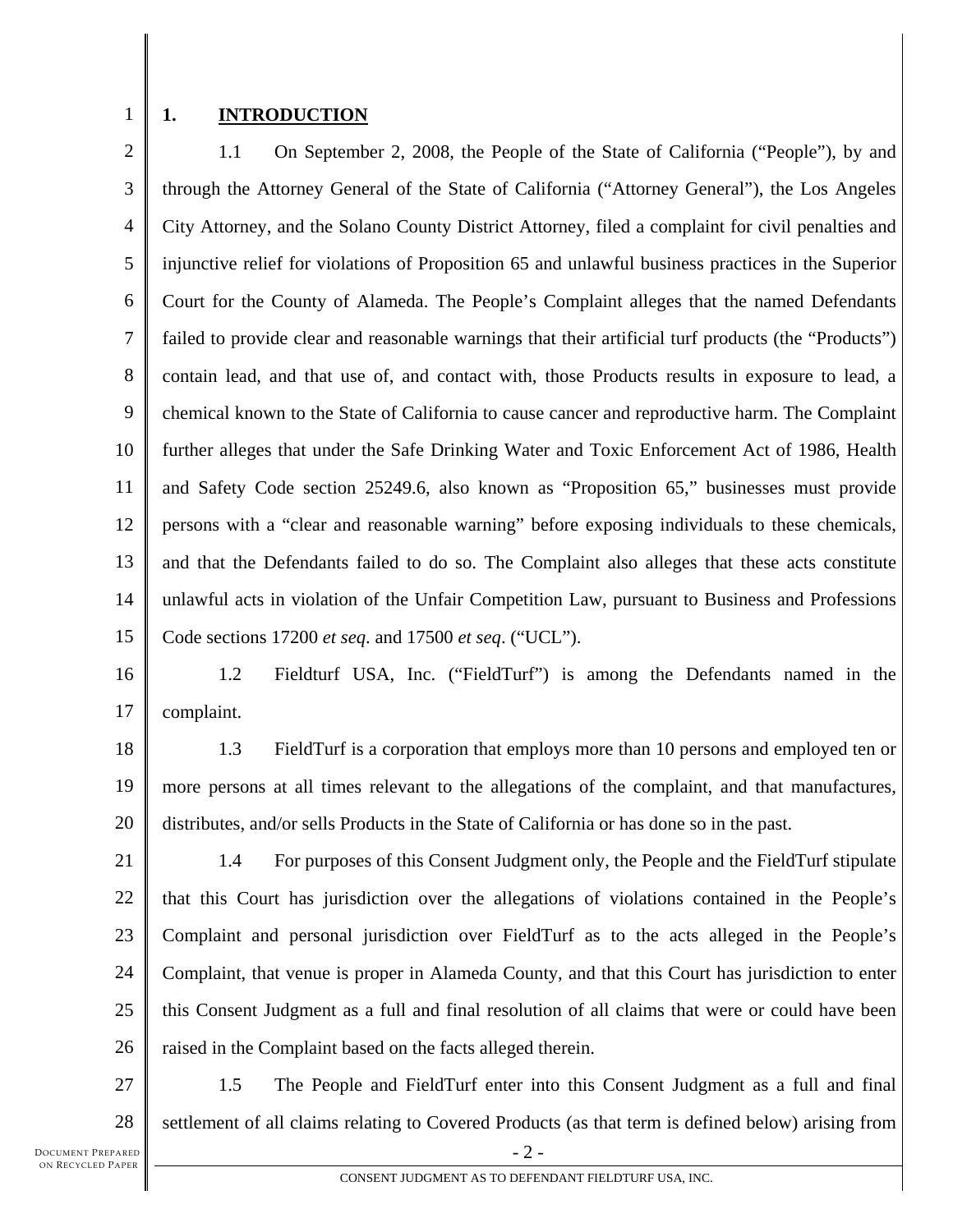1 2 3 4 5 6 7 8 9 the failure to warn regarding the presence of lead in Covered Products. By execution of this Consent Judgment and agreeing to provide the relief and remedies specified herein, FieldTurf does not admit any violations of Proposition 65 or the UCL or any other law or legal duty. Except as expressly set forth herein, nothing in this Consent Judgment shall prejudice, waive or impair any right, remedy, or defense the People and FieldTurf may respectively have in any other or in future legal proceedings unrelated to these proceedings. However, this Paragraph shall not diminish or otherwise affect the obligations, responsibilities, and duties of the parties under this Consent Judgment, or the *res judicata* impacts of this Consent Judgment on other litigation brought under Proposition 65.

10

#### **2. DEFINITIONS**

11 12 2.1 "Effective Date" means the date on which this Consent Judgment is entered by the Court.

13 14 15 16 2.2 "Covered Product" means an artificial turf system installed in California that is manufactured or distributed by FieldTurf, and the components of such system, including but not limited to fiber, backing, and cushioning. "Covered Product" does not include granular cushioning products (for example, crumb, tire crumb sand or synthetic sand.)

17 18 19 2.3 "Old Covered Product" means a Covered Product that was installed in California prior to November 2003. Field Turf represents that its turf fibers sold in the State of California in and after November 2003 have uniformly had a lead content of less than 100 ppm.

20

## **3. INJUNCTIVE RELIEF**

21 22 23 24 25 3.1 **Lead Content.** On and after the Effective Date, FieldTurf shall not (i) install in California, or (ii) distribute, donate, offer for sale or sell for installation in California, any Covered Products which contain lead in excess of 50 parts per million (ppm). Compliance with this Section 3.1 shall be determined by EPA Methods 3050B and 6010c or 6020A, or equivalent methods of analysis.

- 26  $1/1$
- 27  $//$
- 28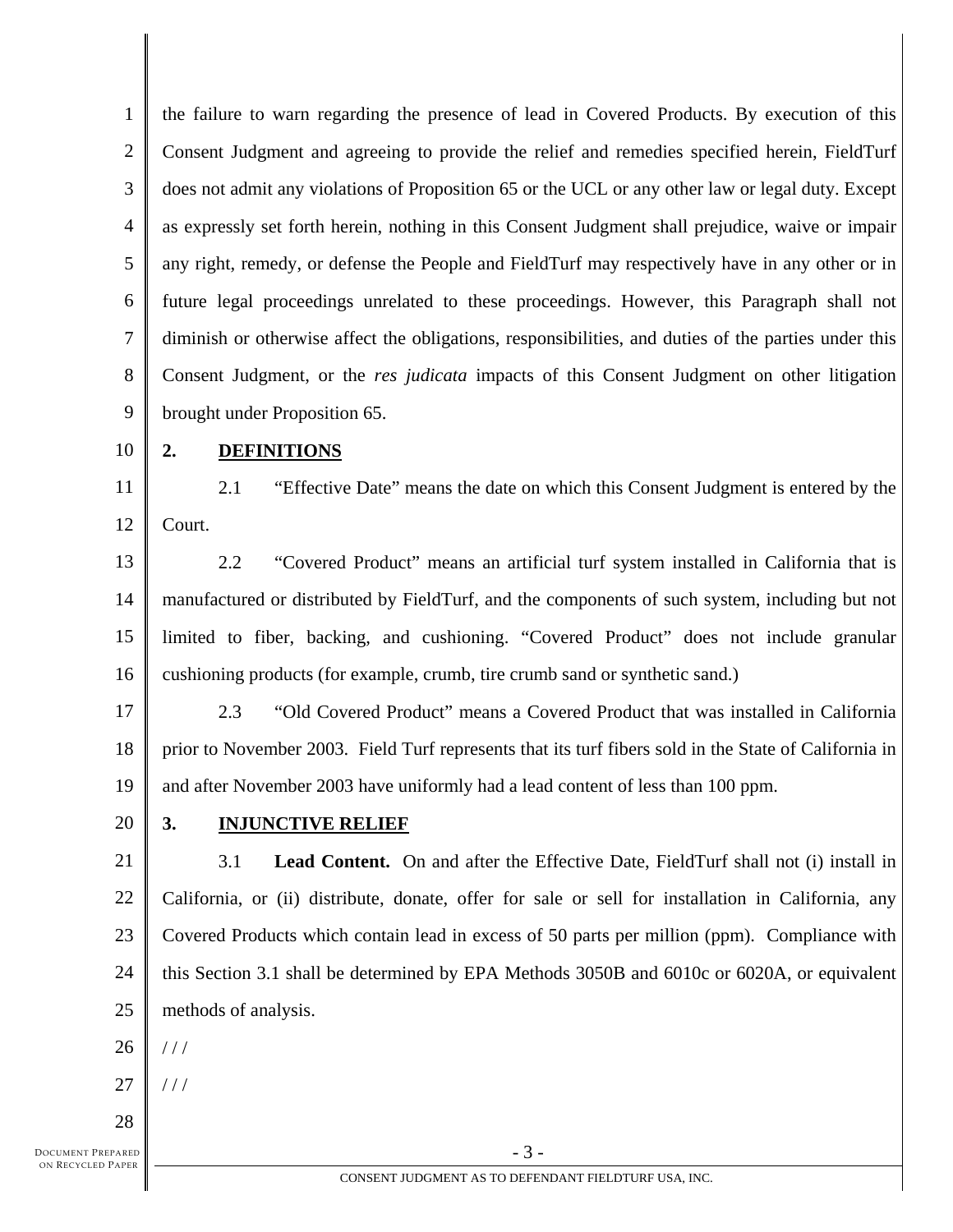| $\mathbf{1}$     | 3.2<br>Customer Communications: FieldTurf shall send a letter in substantially the                    |
|------------------|-------------------------------------------------------------------------------------------------------|
| $\mathbf{2}$     | same form as Exhibit A.1 to those Customers ("Customer" means the owner or operator of a              |
| $\mathfrak{Z}$   | Covered Product) who have Old Covered Products in place on their premises in California as of         |
| $\overline{4}$   | the Effective Date.<br>Field Turf shall provide its authorized distributors and retailers             |
| 5                | ("Distributors") with copies of this Consent Judgment, to the extent that it can locate these         |
| 6                | Distributors after employing reasonable efforts. In order to qualify for the protections set forth in |
| $\boldsymbol{7}$ | Section 8.1 of this Judgment (Full and Binding Resolution), each Distributor must send a letter in    |
| 8                | substantially the same form as Exhibit A.2 to those of its Customers who have Old Covered             |
| 9                | Products in place on their premises in California as of the Effective Date.                           |
| 10               | 3.3<br><b>Discounted Replacement of Certain Old Covered Products.</b>                                 |
| 11               | Subject to its option to perform maintenance under Section 3.3.4, FieldTurf<br>3.3.1                  |
| 12               | shall offer a new artificial turf system at a Discount Replacement Cost, as specified in              |
| 13               | Section 3.3.2, for any Old Covered Product if:                                                        |
| 14               | Lead Transfer Testing conducted pursuant to Exhibit B shows<br>(a)                                    |
| 15               | Available Lead Levels on the Old Covered Product in excess of 0.1 micrograms per                      |
| 16               | square centimeter per wipe; and                                                                       |
| 17               | The Customer purchased the turf product from Field Turf (rather<br>(b)                                |
| 18               | than from an authorized distributor) and the Customer requests in writing that the Old                |
| 19               | Covered Product be replaced at the Discounted Replacement Cost prior to the                           |
| 20               | expiration of the warranty for the Old Covered Product, and the Old Covered Product                   |
| 21               | has not been previously replaced or removed.                                                          |
| 22               | The Discounted Replacement Cost shall be determined by multiplying the<br>3.3.2                       |
| 23               | Customer's cost of replacing the Old Covered Product with an equivalent new Covered                   |
| 24               | Product by the ratio of the number of months between the date that installation of the Old            |
| 25               | Covered Product was substantially completed and the date of the request by the Customer               |
| 26               | for a discounted replacement, divided by the number of months in the warranty period.                 |
| 27               | FieldTurf represents that the warranty periods for its Old Covered Products were never                |
| 28               | less than eight (8) years.                                                                            |
| EPARED           | $-4-$                                                                                                 |

DOCUMENT PREPARED ON RECYCLED PAPER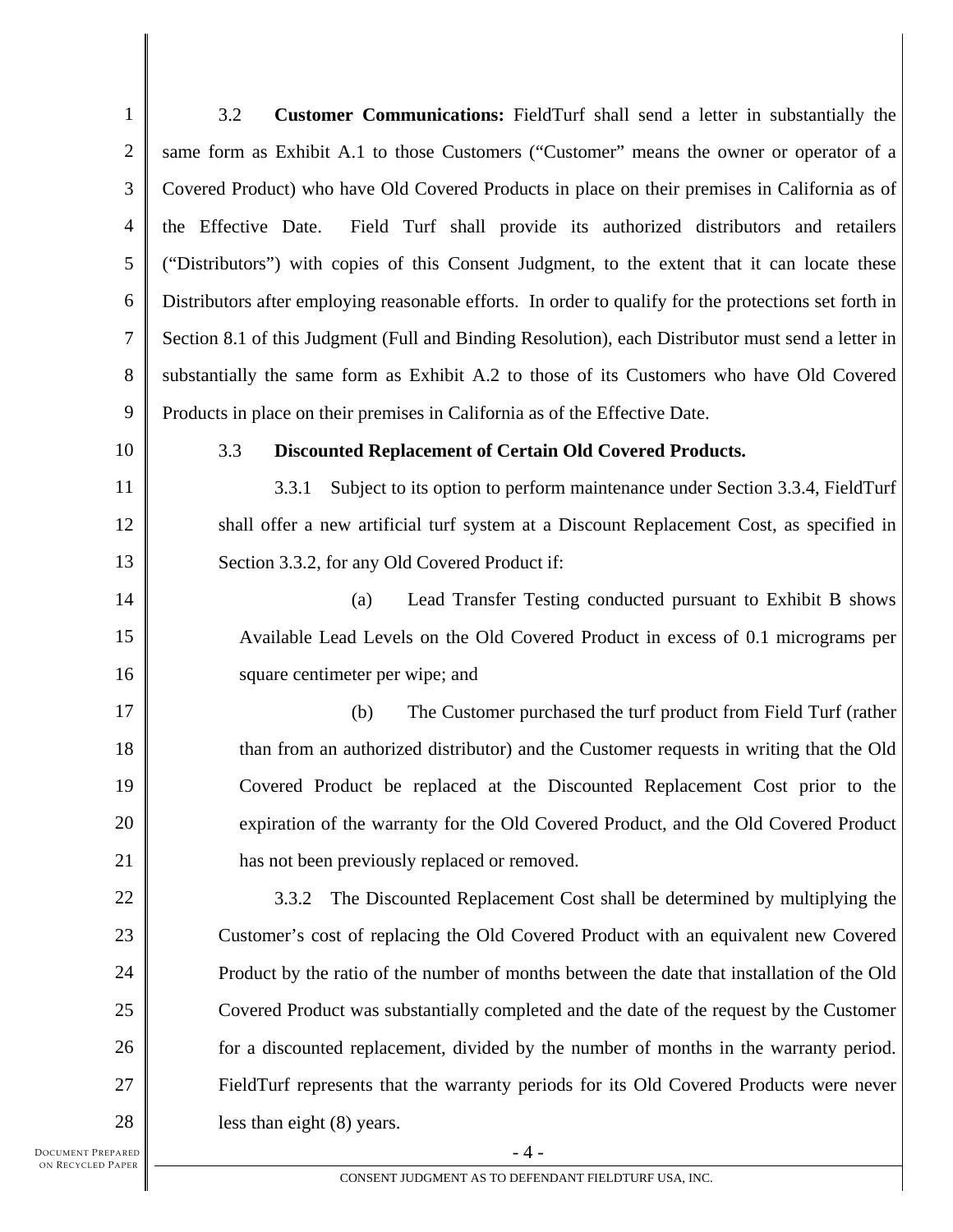3.3.3 FieldTurf's liability for Discounted Replacement Cost shall not exceed the cost of installing 100,000 square yards of replacement Covered Product.

3.3.4 At its option, upon receiving a written request to replace an Old Covered Product, FieldTurf may perform recommended maintenance procedures on the Old Covered Product and re-test the Old Covered Product pursuant to the Lead Transfer Testing protocol included in Exhibit B. If the re-test does not exceed 0.1 micrograms per square centimeter per wipe, FieldTurf shall not be required to replace the Old Covered Product, but shall perform recommended maintenance for the Old Covered Product at its recommended intervals until the expiration of the warranty period for the Old Covered Product. If the re-test does exceed 0.1 micrograms per square centimeter per wipe, FieldTurf shall replace the Old Covered Product pursuant to the terms and conditions set forth above.

13

23

24

25

1

2

3

4

5

6

7

8

9

10

11

12

#### 14 **4. PAYMENTS**

15 16 17 18 19 20 4.1 **Civil Penalties.** Within 30 days of the Effective Date, FieldTurf shall pay a civil penalty of \$ 22,500 pursuant to California Health & Safety Code sections 25249.7(b) and 25249.12. Pursuant to section 25249.12, 75% of these funds shall be remitted to the California Office of Environmental Health Hazard Assessment ("OEHHA"), and the remaining 25% apportioned evenly among the Attorney General, the Los Angeles City Attorney, and the Solano County District Attorney.

21 22 4.2 **Cy Pres.** Within 30 days of the Effective Date, Defendant shall make cy pres payments in the aggregate amount of \$ 75,000 to be distributed as follows:

4.2.1 FieldTurf shall pay \$50,000 to the California Public Health Trust. These funds shall be used, as the Trust directs after conferring with the People, for some or all of the following:

26 27 28 (a) To fund independent testing, which shall be conducted pursuant to the protocol attached as Exhibit B (Lead Transfer Testing), of Old Covered Products currently installed in California.

 $-5 -$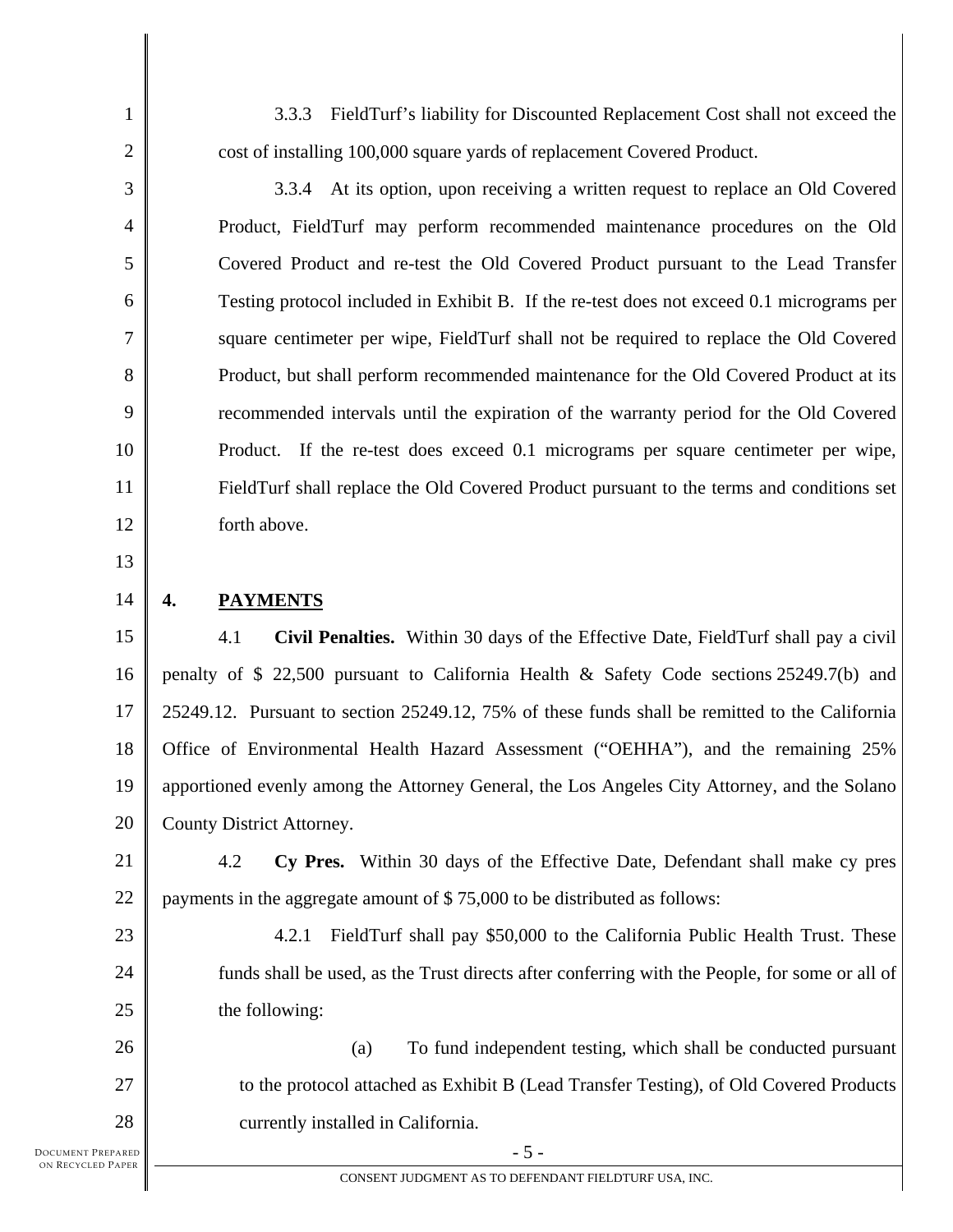| 1              | For research into Good Maintenance Practices, including the<br>(b)                            |
|----------------|-----------------------------------------------------------------------------------------------|
| $\overline{2}$ | feasibility of applying stabilizers to Old Covered Products in order minimize lead            |
| 3              | transfer from those products.                                                                 |
| 4              | To provide funding for an independent consultant, who will<br>(c)                             |
| 5              | provide information to schools, municipalities and other locations in California where        |
| 6              | Old Covered Products are installed, regarding independent testing and Good                    |
| 7              | Maintenance Practices for such products.                                                      |
| $8\,$          | (d)<br>For other projects or grants for the purposes of reducing, or                          |
| 9              | educating the public about, lead in consumer products.                                        |
| 10             | (e)<br>Any process undertaken by the Public Health Trust to identify                          |
| 11             | and choose the entity (ies) that will receive any grant to be awarded under this Judgment     |
| 12             | must be open to public scrutiny and subject to public notice and comment. Any use of          |
| 13             | funds must be approved by the Attorney General.                                               |
| 14             | (f)<br>In order to minimize any duplication of effort, the Public Health                      |
| 15             | Trust will coordinate the expenditure of funds received pursuant to this Judgment with        |
| 16             | any expenditures made pursuant to (i) judgments with other defendants in this case and        |
| 17             | (ii) judgments in other cases in which the Attorney General has alleged that lead in          |
| 18             | present in consumer products.                                                                 |
| 19             | 4.2.2 Within 30 days of the Effective Date, FieldTurf shall pay \$ 25,000 to the              |
| 20             | Office of Environmental Health Hazard Assessment (OEHHA), to be deposited into                |
| 21             | OEHHA' Proposition 65 Fund, to be used, on appropriation of the Legislature, to fund to       |
| 22             | fund a study or studies relating to Artificial Turf products, including potentially hazardous |
| 23             | chemicals in Infill Products. OEHHA shall coordinate these studies with studies that it       |
| 24             | may conduct pursuant to SB 1277 (Maldonado).                                                  |
| 25             | 4.3<br><b>Other Payments.</b> Within 30 days of the Effective Date, FieldTurf shall also make |
| 26             | the following payments:                                                                       |
| 27             | Attorney General. Defendant shall pay \$25,000 to the Attorney General,<br>4.3.1              |
| 28             | to reimburse the fees and costs his office has expended with respect to this matter. Funds    |
| EPARED         | $-6-$                                                                                         |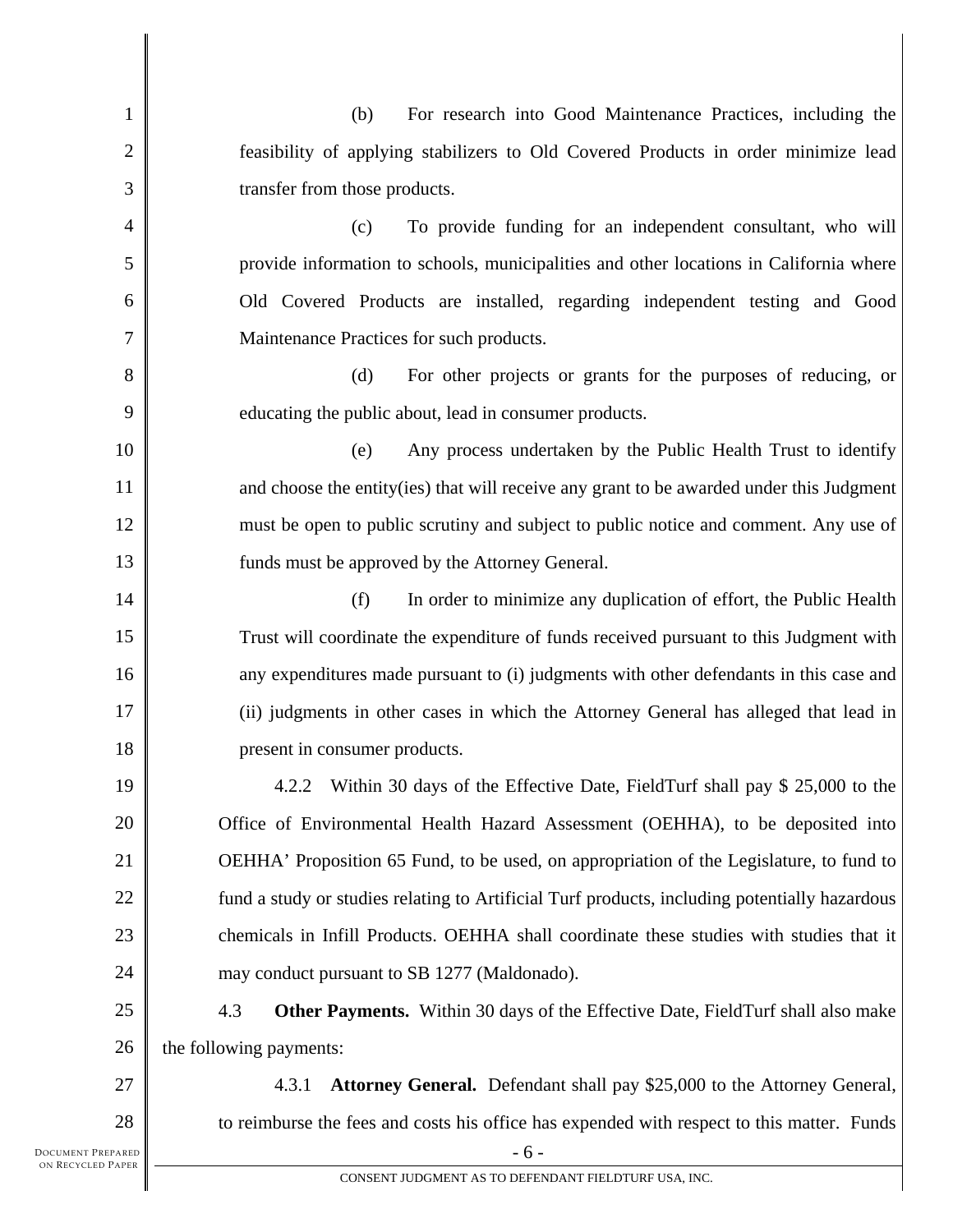paid pursuant to this paragraph shall be placed in an interest-bearing Special Deposit Fund established by the Attorney General. These funds, including any interest, shall be used by the Attorney General, until all funds are exhausted, for the costs and expenses associated with the enforcement and implementation of Proposition 65, including investigations, enforcement actions, other litigation or activities as determined by the Attorney General to be reasonably necessary to carry out his duties and authority under Proposition 65. Such funding may be used for the costs of the Attorney General's investigation, filing fees and other court costs, payment to expert witnesses and technical consultants, purchase of equipment, travel, purchase of written materials, laboratory testing, sample collection, or any other cost associated with the Attorney General's duties or authority under Proposition 65. Funding placed in the Special Deposit Fund pursuant to this Paragraph, and any interest derived therefrom, shall solely and exclusively augment the budget of the Attorney General's Office and in no manner shall supplant or cause any reduction of any portion of the Attorney General's budget.

4.3.2 **City Attorney and Solano County District Attorney.** FieldTurf pay \$25,000 to the Los Angeles City Attorney and \$20,000 to the Solano County District Attorney to defray the attorneys' fees and costs these offices have expended with respect to this matter.

4.3.3 **Center for Environmental Health/Other Private Parties.** Pursuant to Health & Safety Code section 25249.7(j), FieldTurf shall pay \$45,000 to the Center for Environmental Health. These payments represent full compensation for the assistance that CEH has provided to the People and the fees and costs that it has incurred with respect to this matter.

24 25 4.4 Each payment required by this Consent Judgment shall be made through the delivery of separate checks payable to the applicable person, as follows:

4.4.1 Attorney General. Payments due to the Attorney General shall be made payable to the "California Department of Justice," and sent to the attention of Robert

DOCUMENT PREPARED ON RECYCLED PAPER

1

2

3

4

5

6

7

8

9

10

11

12

13

14

15

16

17

18

19

20

21

22

23

26

27

28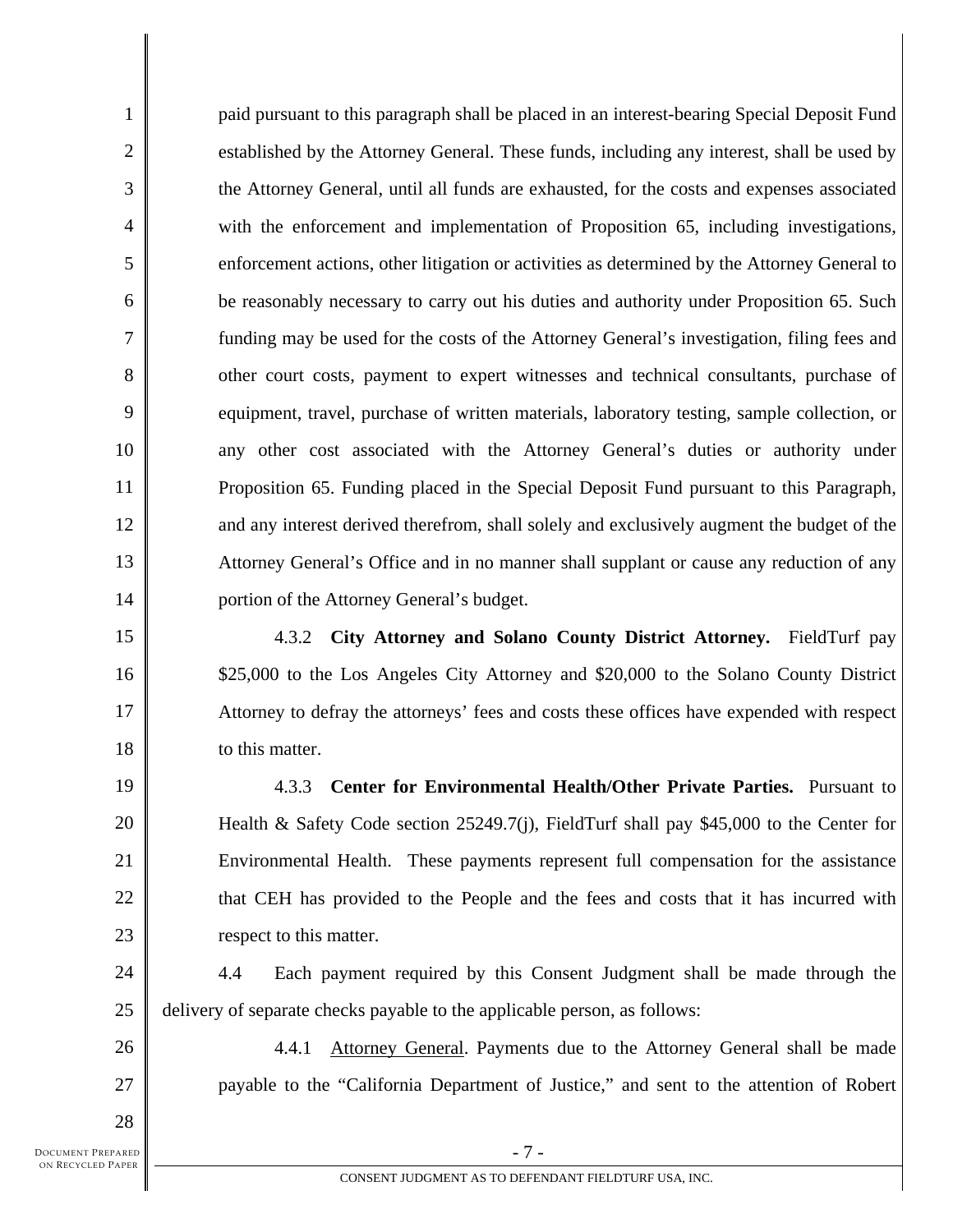1 2 3 4 5 6 7 8 9 10 11 12 13 14 15 16 17 18 19 20 21 22 23 24 25 26 27 28 Thomas, Legal Analyst, Department of Justice, 1515 Clay Street, 20th Floor, Oakland, CA 94612. 4.4.2 City Attorney. Payments due to the City Attorney shall be made payable to the "Office of the Los Angeles City Attorney" and sent to: Patty Bilgin, Supervising Attorney, Environmental Justice Unit, Office of the Los Angeles City Attorney 200 North Main Street, 500 City Hall East, Los Angeles, California 90012-4131. 4.4.3 Solano County District Attorney. Payments due to the Solano County District Attorney shall be made payable to the "Office of the Solano County District Attorney" and sent to: Criselda B. Gonzalez, Senior Deputy District Attorney, Office of the Solano County District Attorney, 675 Texas Street, 4th Floor, Suite 4500, Fairfield CA 94533-6396. 4.4.4 Office of Environmental Health Hazard Assessment. Payments due to OEHHA shall be made payable to the Office of Environmental Health Hazard Assessment and sent to: Beverly Sloan, Senior Accounting Officer, Office of Environmental Health Hazard Assessment, P.O. Box 4010, Sacramento, CA 95812-0410. 4.4.5 Center for Environmental Health. The payment due to the Center for Environmental Health shall be made payable to the Lexington Law Group and sent to: Mark N. Todzo, Lexington Law Group, LLP, 1627 Irving Street, San Francisco, CA 94122. 4.4.6 Copies of checks. FieldTurf will cause copies of each and every check issued pursuant to this Judgment to be sent to: Dennis A. Ragen, Deputy Attorney General, 110 West A. Street, Suite 1100, San Diego, California 92101 **5. MODIFICATION OF CONSENT JUDGMENT** 5.1 This Consent Judgment may be modified from time to time by express written agreement of the Parties with the approval of the Court; by an order of this Court on noticed motion from the People or Defendant in accordance with law; or by the Court in accordance with its inherent authority to modify its own judgments.

DOCUMENT PREPARED ON RECYCLED PAPER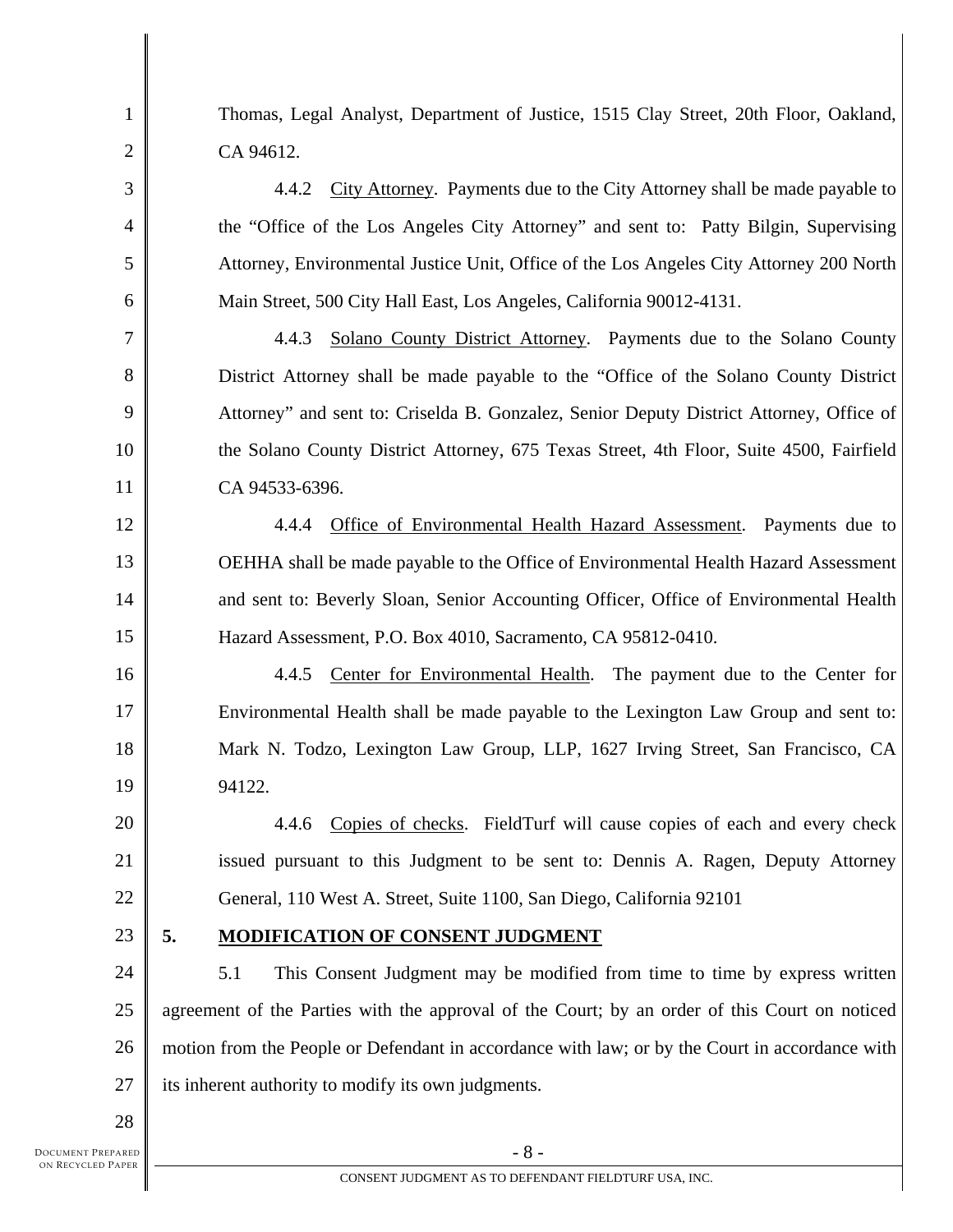1 2 3 4 5 5.2 Before filing an application with the Court for a modification to this Consent Judgment, the Party seeking modification shall meet and confer with the other Party to determine whether the modification may be achieved by consent. If a proposed modification is agreed upon, then FieldTurf and the Attorney General will present the modification to the Court by means of a stipulated modification to the Consent Judgment.

6

## **6. ENFORCEMENT**

7 8 9 10 11 12 13 14 15 16 17 6.1 The People may, by motion or application for an order to show cause before this Court, enforce the terms and conditions contained in this Consent Judgment. In any such proceeding, the People may seek whatever fines, costs, penalties, or remedies are provided by law for failure to comply with the Consent Judgment and where said violations of this Consent Judgment constitute subsequent violations of Proposition 65 or other laws independent of the Consent Judgment and/or those alleged in the Complaint, the People are not limited to enforcement of the Consent Judgment, but may seek in another action whatever fines, costs, penalties, or remedies are provided for by law for failure to comply with Proposition 65 or other laws. In any action brought by the People or another enforcer alleging subsequent violations of Proposition 65 or other laws, FieldTurf may assert any and all defenses that are available, including the *res judicata* or collateral estoppel effect of this Consent Judgment.

18

## **7. AUTHORITY TO STIPULATE TO CONSENT JUDGMENT**

19 20 21 7.1 Each signatory to this Consent Judgment certifies that he or she is fully authorized by the Party he or she represents to stipulate to this Consent Judgment and to enter into and execute the Consent Judgment on behalf of the Party represented and legally to bind that Party.

22

## **8. CLAIMS COVERED**

 $-9-$ 

23 24 25 26 27 28 8.1 **Full and Binding Resolution.** This Consent Judgment is a full, final, and binding resolution between the People and FieldTurf and its parents, shareholders, divisions, subdivisions, subsidiaries, partners, sister companies, and affiliates, and their successors and assigns ("Defendant Releasees"), and all entities to whom they distribute or sell Covered Products, including but not limited to distributors, wholesalers, customers, installers and any entity that maintains or operates a facility at which the Covered Products are installed ("Downstream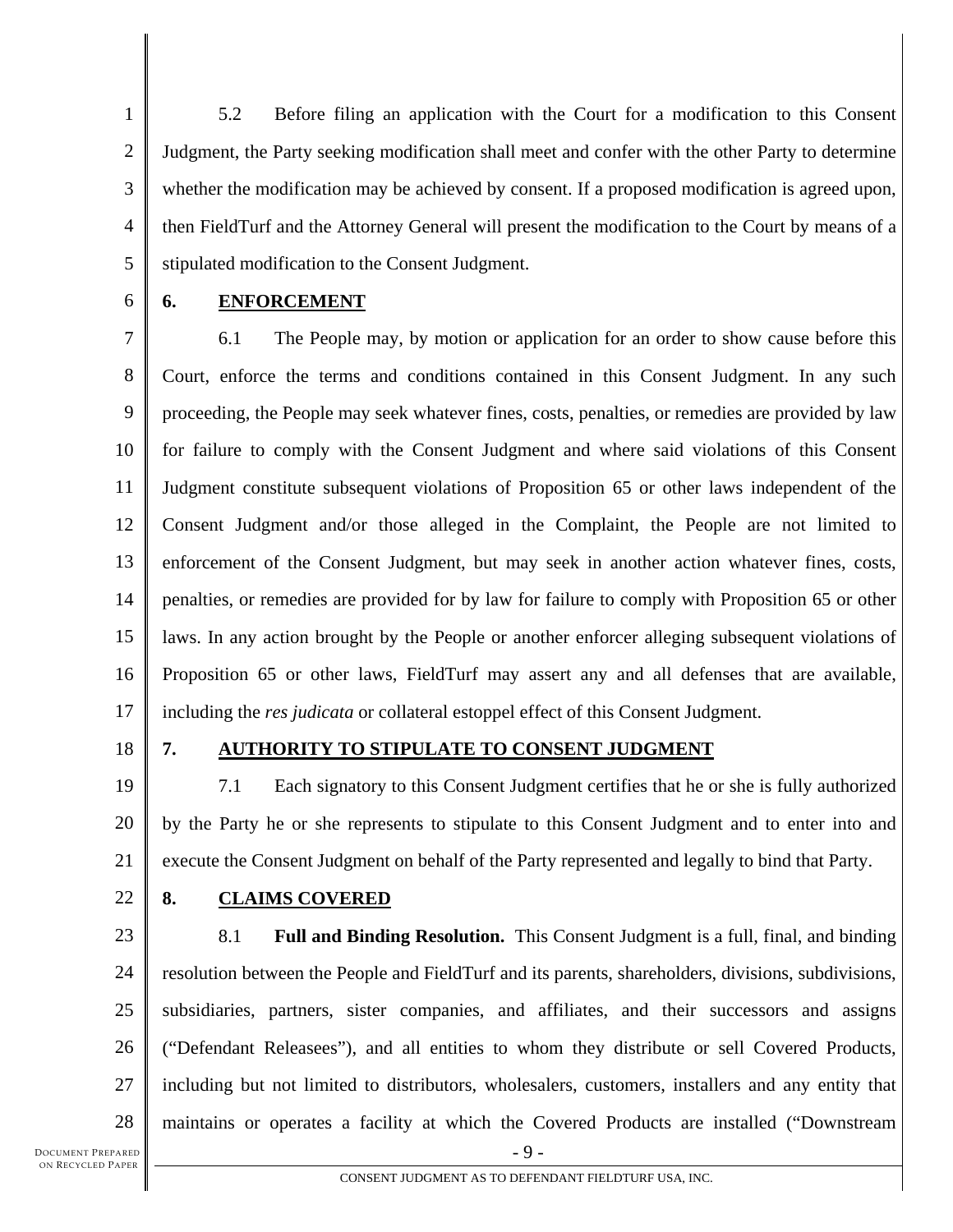1 2 3 4 5 6 7 8 9 10 Defendant Releasees"), of any violation of Proposition 65, the UCL, or any other statutory or common law claims that have been or could have been asserted in the Complaint against FieldTurf, Defendant Releasees, and Downstream Defendant Releasees, for failure to provide clear and reasonable warnings of exposure to lead from the use of the Covered Products Compliance with the terms of this Consent Judgment resolves any issue now, in the past, and in the future, concerning compliance by FieldTurf, Defendant Releasees, and Downstream Defendant Releasees with the requirements of Proposition 65 or the UCL arising from exposures to lead in or from the Covered Products. 8.2 This Consent Judgment does not resolve any claims that the People may assert with respect to:

- 11
- 12

(a) Products other than the Covered Products; (b) Chemicals other than lead.

13 14 15 16 17 18 19 20 8.3 Further Reservations: Without limiting the rights reserved to Plaintiffs in the preceding paragraphs, Plaintiffs also reserve the right to assert claims against any Defendant Releasee or Downstream Defendant Releasee who after the Effective Date of this Judgment: (i) sells Covered Products that contain lead levels in excess of the applicable levels set forth in Secton 3.1 of this Judgment (Lead Content), (ii) fails to provide its customers with the letter required by Section 3.2 (Customer Communications) within 60 days of receiving a copy of this Consent Judgment; or (iii) otherwise fails to comply with, or impedes the efforts of others to comply with, the applicable terms of this Consent Judgment.

21

#### **9. ONGOING INVESTIGATION**

22 23 24 25 26 27 9.1 The People are conducting an ongoing investigation of lead and other chemicals in artificial turf and related products sold by companies other than FieldTurf. In connection with this investigation, FieldTurf will, upon reasonable notice, provide the People with information, product samples, and other information and materials within their possession, custody or control, or that are readily available to it, relevant to such investigation, except to the extent that such information is privileged or otherwise protected from disclosure.

28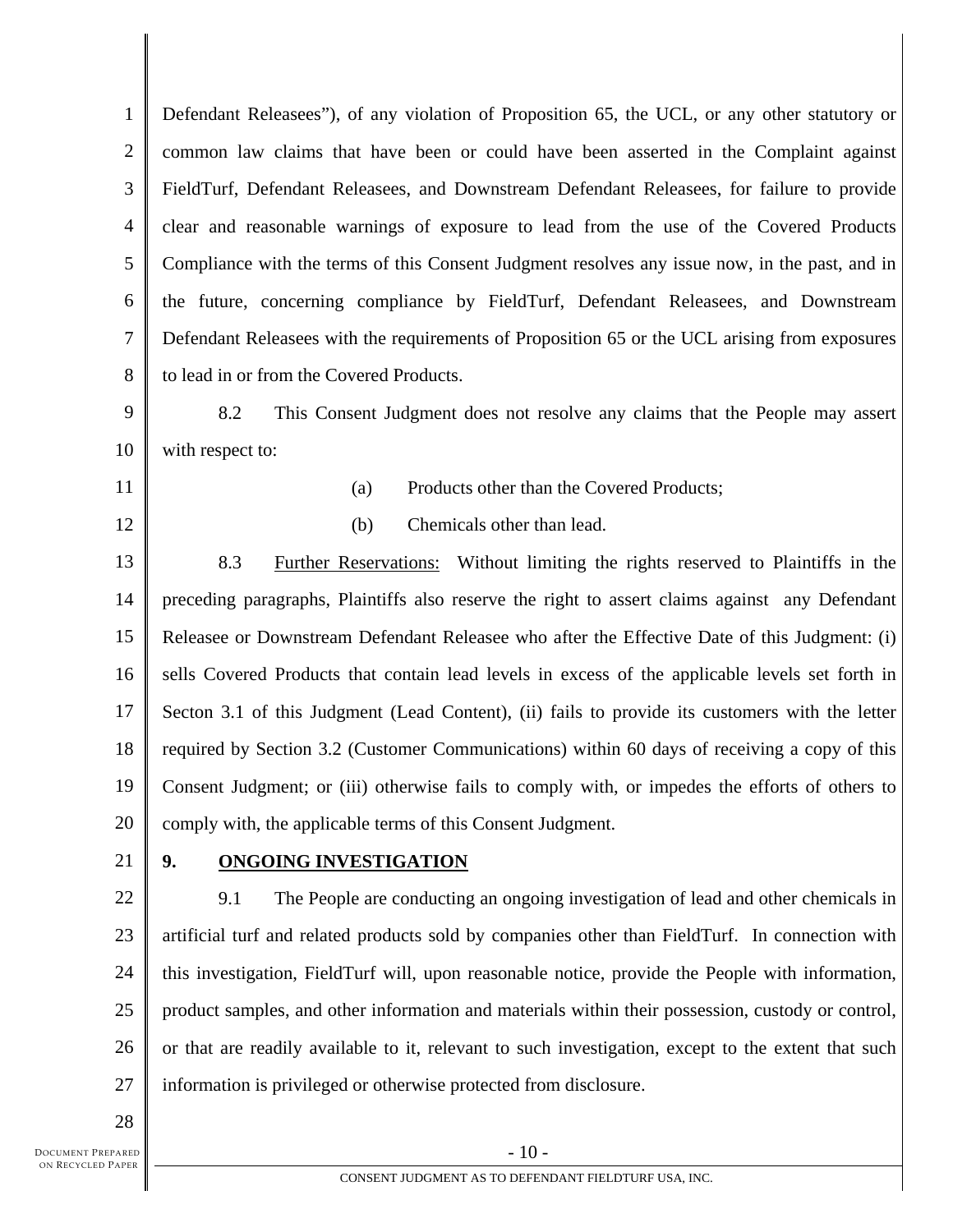# 1

# **10. PROVISION OF NOTICE**

| $\mathbf{2}$            | When any Party is entitled to receive any notice under this Consent Judgment, the<br>10.1           |
|-------------------------|-----------------------------------------------------------------------------------------------------|
| 3                       | notice shall be sent by overnight courier service to the person and address set forth in this       |
| $\overline{4}$          | Paragraph. Any Party may modify the person and address to whom the notice is to be sent by          |
| 5                       | sending each other Party notice by certified mail, return receipt requested. Said change shall take |
| 6                       | effect for any notice mailed at least five days after the date the return receipt is signed by the  |
| $\tau$                  | Party receiving the change.                                                                         |
| 8                       | Notices shall be sent by First Class Mail or overnight delivery to the following<br>10.2            |
| 9                       | when required:                                                                                      |
| 10                      | For the Attorney General:                                                                           |
| 11                      | Dennis A. Ragen, Deputy Attorney General<br>California Department of Justice                        |
| 12                      | 110 West A. Street, Suite 1100<br>San Diego, CA 92101                                               |
| 13                      | Dennis, Ragen@doj.ca.gov<br>Telephone: (619) 645-2016                                               |
| 14                      | Facsimile: (619) 645-2012                                                                           |
| 15                      | and simultaneously to:                                                                              |
| 16                      | Robert Thomas, Legal Analyst,<br>Department of Justice,                                             |
| 17                      | 1515 Clay Street, 20th Floor,<br>Oakland, CA 94612                                                  |
| 18                      | Robert.Thomas@doj.ca.gov                                                                            |
| 19                      | For the Los Angeles City Attorney                                                                   |
| 20                      | Patty Bilgin, Supervising Attorney, Environmental Justice Unit                                      |
| 21                      | Office of the Los Angeles City Attorney<br>200 North Main Street, 500 City Hall East                |
| 22                      | Los Angeles, California 90012-4131<br>Patty.Bilgin@lacity.org                                       |
| 23                      | For the Solano County District Attorney                                                             |
| 24                      | Criselda B. Gonzalez                                                                                |
| 25                      | <b>Senior Deputy District Attorney</b><br>Office of the Solano County District Attorney             |
| 26                      | 675 Texas Street, 4th Floor, Suite 4500<br>Fairfield CA 94533-6396                                  |
| 27                      | CGonzalez@SolanoCounty.com                                                                          |
| 28<br>DOCUMENT PREPARED | $-11-$                                                                                              |
| ON RECYCLED PAPER       |                                                                                                     |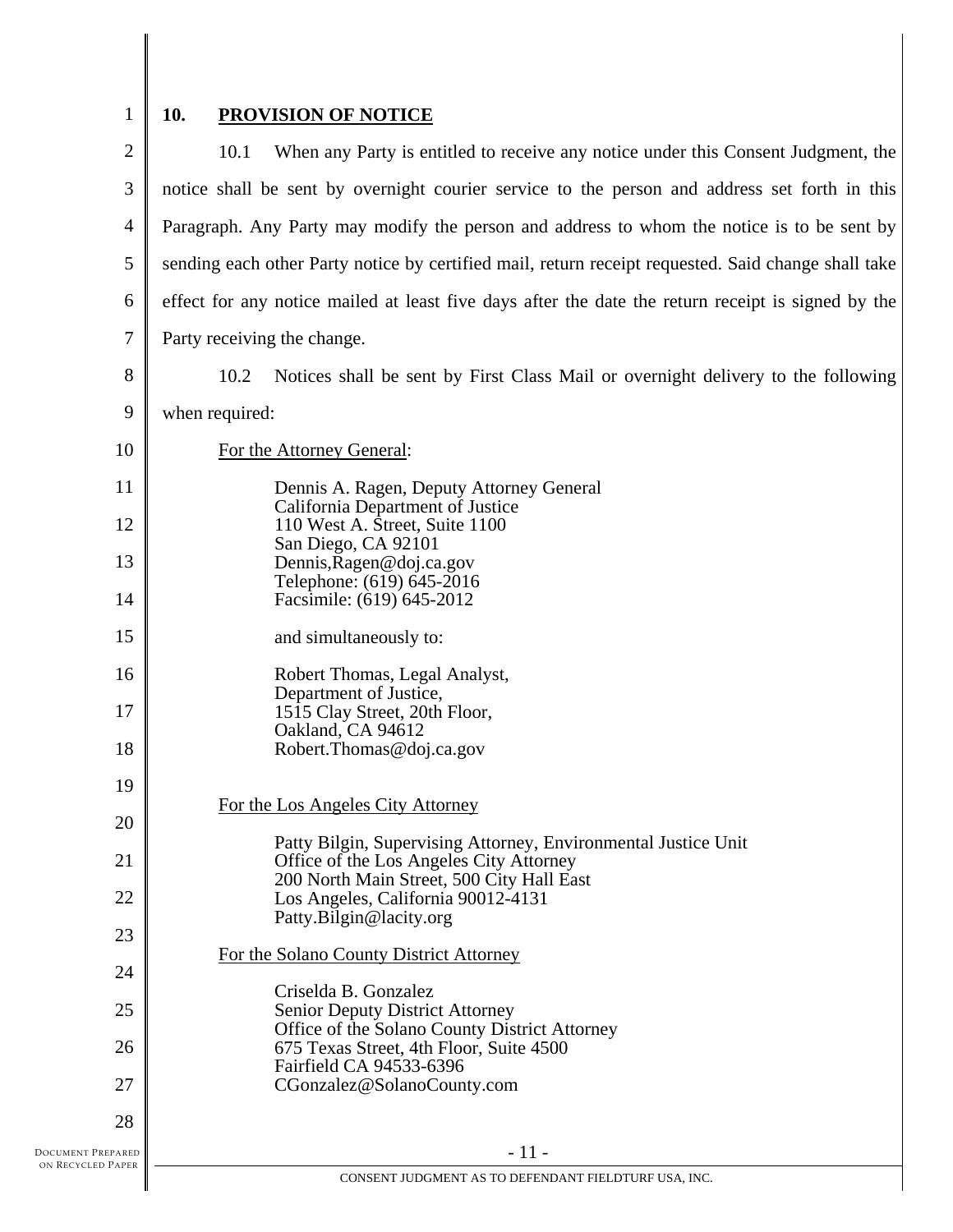| $\mathbf{1}$ |                                                                                                                 |  |
|--------------|-----------------------------------------------------------------------------------------------------------------|--|
| 2            | For the Center for Environmental Health                                                                         |  |
| 3            | Mark N. Todzo                                                                                                   |  |
| 4            | Lexington Law Group, LLP<br>1627 Irving Street                                                                  |  |
| 5            | San Francisco, CA 94122<br>mtodzo@lexlawgroup.com                                                               |  |
| 6            | 10.3<br>Notices for the FieldTurf shall be sent to:                                                             |  |
| 7            | Fieldturf USA, Inc.                                                                                             |  |
| 8            | Marie-France Nantel<br>Director of Legal Services                                                               |  |
| 9            | <b>Tarkett Sports</b>                                                                                           |  |
| 10           | 8089 Montview Road<br>Montreal Quebec H4P 2L7                                                                   |  |
| 11           | Canada<br>Tel: (514) 340-9311 ext. 108/Fax (514) 904-9311                                                       |  |
| 12           | Marie-France.Nantel@tarkettsports.com                                                                           |  |
| 13           | With a copy to:                                                                                                 |  |
| 14           | Jeffrey B. Margulies<br>FULBRIGHT & JAWORSKI L.L.P.                                                             |  |
| 15           | 555 South Flower Street, 41st Floor<br>Los Angeles, California 90071<br>Tel: (213) 892-9286/Fax: (213) 892-9494 |  |
| 16           | jmargulies@ fulbright.com                                                                                       |  |
| 17           | 11.<br><b>COURT APPROVAL</b>                                                                                    |  |
| 18           | 11.1<br>This Consent Judgment shall be submitted to the Court for entry by noticed motion                       |  |
| 19           | or as otherwise may be required or permitted by the Court. If this Consent Judgment is not                      |  |
| 20           | approved by the Court, it shall be of no force or effect and may not be used by the People or                   |  |
| 21           | FieldTurf for any purpose.                                                                                      |  |
| 22           | 12.<br><b>ENTIRE AGREEMENT</b>                                                                                  |  |
| 23           | This Consent Judgment contains the sole and entire agreement and understanding<br>12.1                          |  |
| 24           | of the Parties with respect to the entire subject matter hereof, and any and all prior discussions,             |  |
| 25           | negotiations, commitments and understandings related hereto. No representations, oral or                        |  |
| 26           | otherwise, express or implied, other than those contained herein have been made by any Party                    |  |
| 27           | hereto. No other agreements not specifically referred to herein, oral or otherwise, shall be deemed             |  |
| 28           | to exist or to bind any of the Parties.                                                                         |  |
|              |                                                                                                                 |  |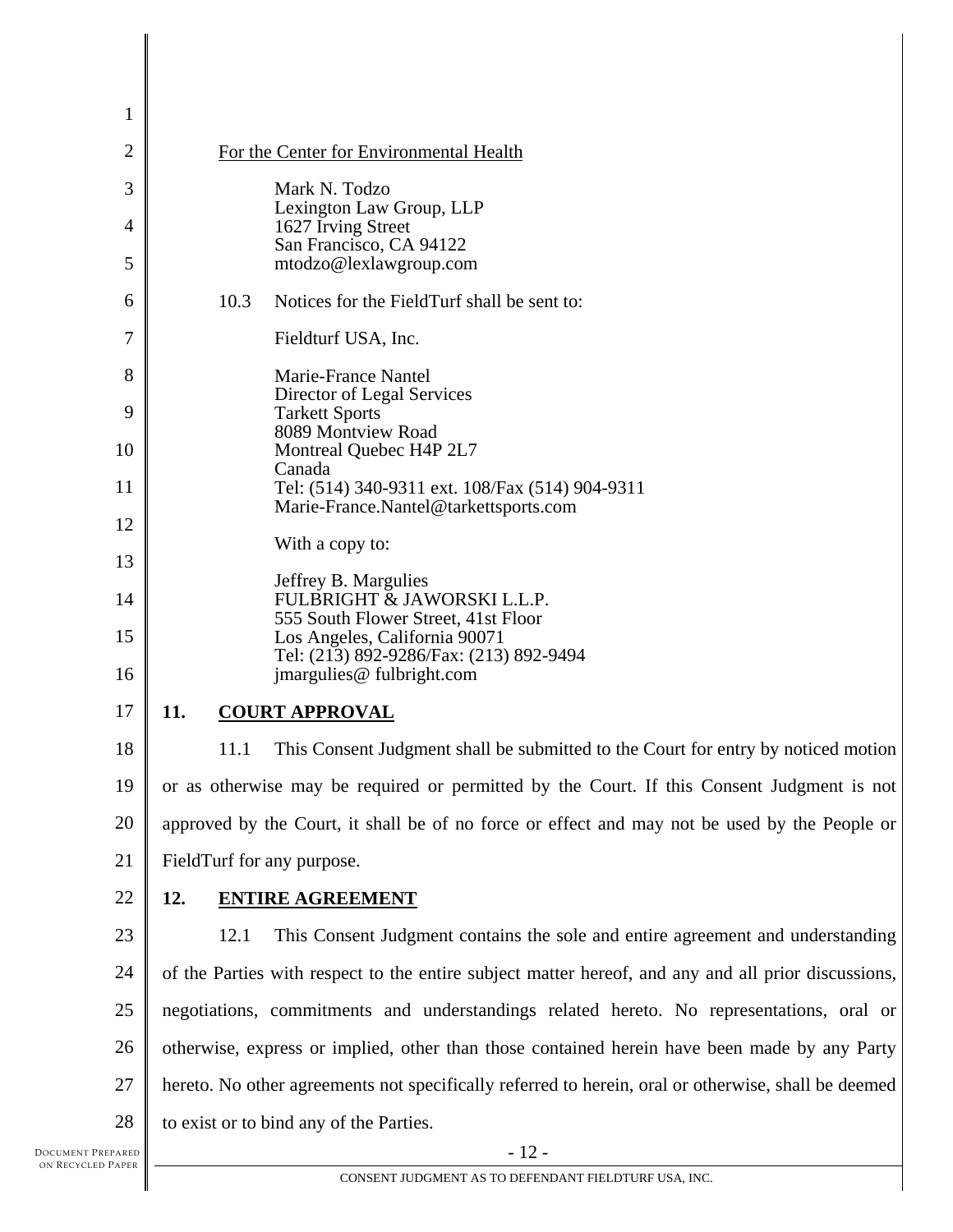$\mathbf{I}$ 

 $\overline{\mathbf{S}}$ 

8

9

 $10<sup>°</sup>$ 

 $\mathbf{H}$ 

 $12$ 

13

 $14$ 

15

16

 $17$ 

 $18$ 

19

20

21

22

23

24

25

26

27

28

DATED:

DATED:

13.

#### **RETENTION OF JURISDICTION**

 $\overline{2}$ 13.1 This Court shall retain jurisdiction of this matter to implement and enforce the 3 Consent Judgment, and to resolve any disputes that may arise as to the implementation of this  $\overline{4}$ Judgment.

#### $14.$ **EXECUTION IN COUNTERPARTS**

6 The stipulations to this Consent Judgment may be executed in counterparts and by  $14.1$  $\overline{7}$ means of facsimile, which taken together shall be deemed to constitute one document.

IT IS SO ORDERED and ADJUDGED:

JUDGE OF THE SUPERIOR COURT IT IS SO STIPULATED: tune 22, 2010 EDMUND G. BROWN, JR. **Attorney General** J. MATTHEW RODRIQUEZ Chief Assistant Attorney General **KEN ALEX** Senior Assistant Attorney General  $\overline{By}$ **DENNIS A. RAGEN** Deputy Attorney General DATED:  $6/22/10$ For Plaintiffs People of the State of California CARMEN A. TRUTANICH Los Angeles City Attorney ELISE A. RUDEN Deputy City Attorney

By:

PATTY BILGIN Supervising Attorney, Environmental Justice and Protection Section

**DOCUMENT PREPARED** ON RECYCLED PAPER

 $-13-$ CONSENT JUDGMENT AS TO DEFENDANT FIELDTURF USA. INC.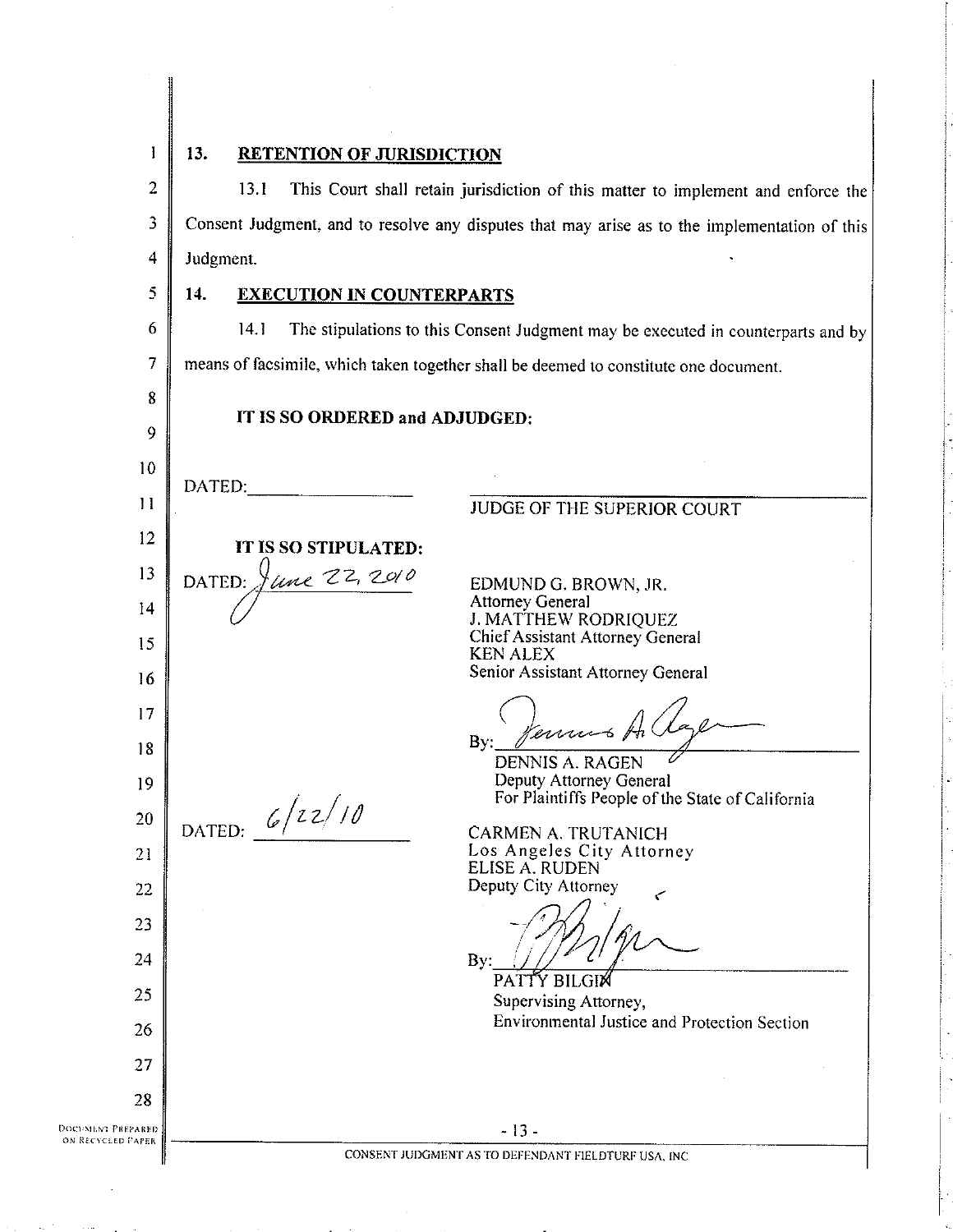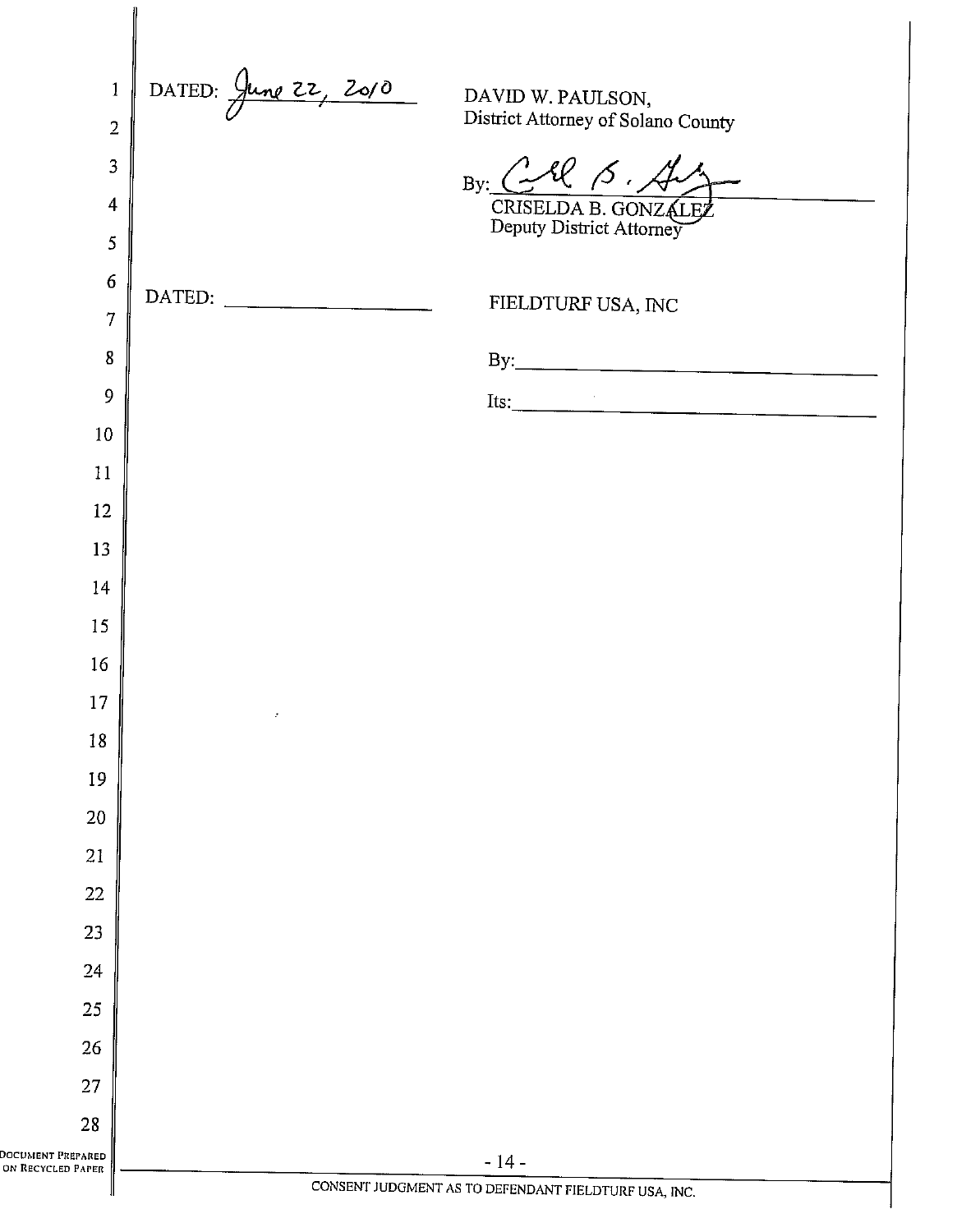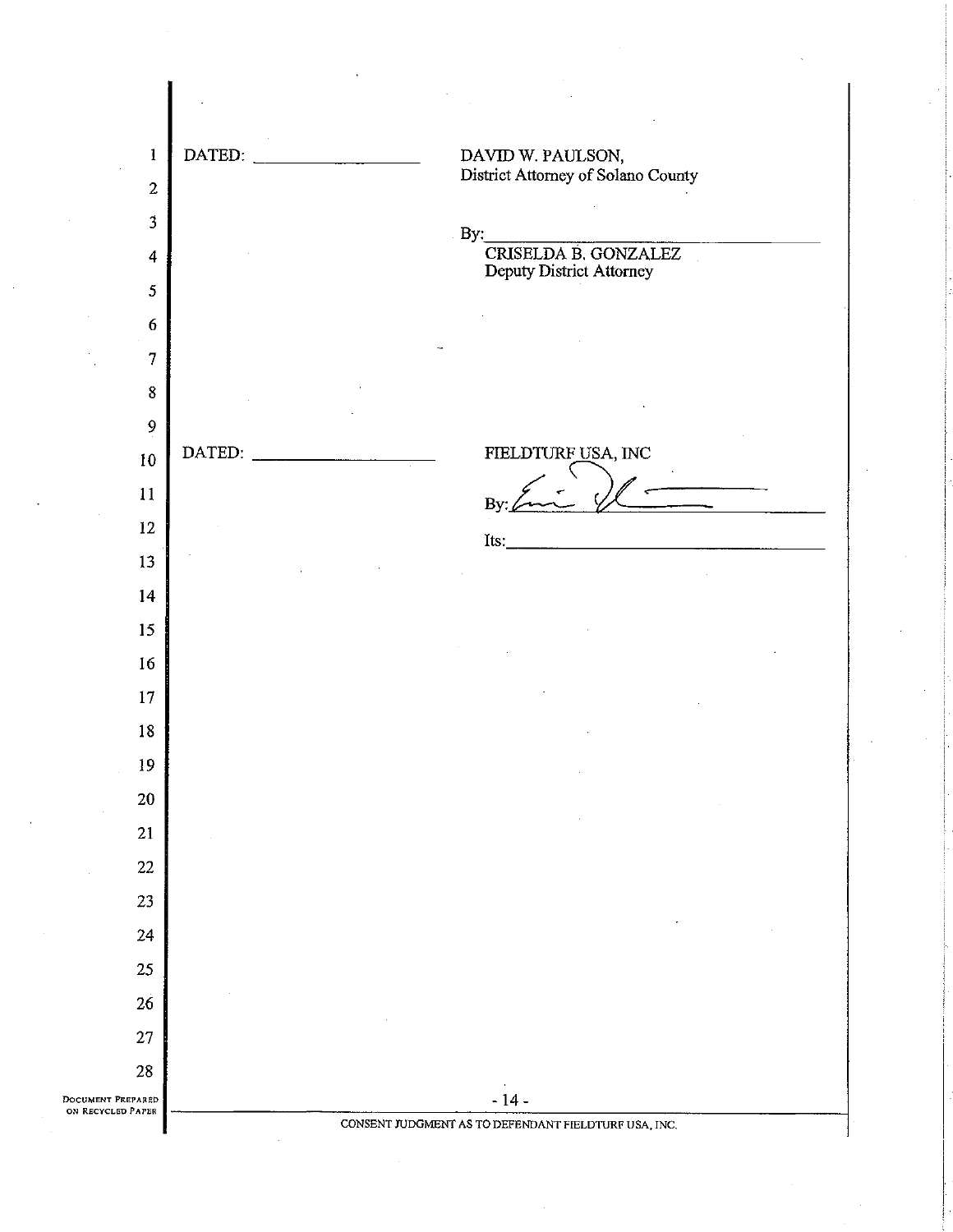| $\mathbf{1}$   | <b>EXHIBIT A-1</b><br>LETTER TO CUSTOMERS OF OLD COVERED PRODUCTS WHO PURCHASED                                                                                                                    |  |
|----------------|----------------------------------------------------------------------------------------------------------------------------------------------------------------------------------------------------|--|
| $\mathfrak{2}$ | <b>DIRECTLY FROM FIELD TURF</b>                                                                                                                                                                    |  |
| 3              |                                                                                                                                                                                                    |  |
| $\overline{4}$ | Dear Customer:                                                                                                                                                                                     |  |
| 5              | Our records show that your FieldTurf system was installed prior to November 2003. This letter is                                                                                                   |  |
| 6              | written to inform you that certain FieldTurf systems installed prior to November 2003 contain                                                                                                      |  |
| $\overline{7}$ | lead in the turf fibers. WARNING - Lead is a chemical known to the state of California to cause<br>cancer and reproductive harm.                                                                   |  |
| 8              | FieldTurf has, at its core, a commitment to the health and safety of athletes and the environment.                                                                                                 |  |
| 9              | FieldTurf was created solely to provide athletes of all ages a safe playing surface.                                                                                                               |  |
| 10             | While some of our turf systems installed prior to November 2003 do contain lead levels<br>exceeding the levels that the California Attorney General claims require a warning under Prop 65,        |  |
| 11             | experts confirm that there would be minimal absorption of lead through the skin, and the                                                                                                           |  |
| 12             | inhalation of lead dust from the field is also expected to be minimal, as any dust is likely to<br>adhere to the turf fiber or rubber crumb padding rather than becoming airborne.                 |  |
| 13             | Therefore, any lead exposure is likely to be caused by "hand-to-mouth" contact, and good                                                                                                           |  |
| 14             | maintenance practices can reduce this type of exposure to lead from these products.                                                                                                                |  |
| 15             | These practices include the following:                                                                                                                                                             |  |
| 16             | Keeping turf fields well-maintained and groomed and reducing surface dust and particles<br>a.                                                                                                      |  |
| 17             | that could be ingested<br>b. Students and players should wash their hands after playing on a field, and should avoid                                                                               |  |
| 18             | eating food while seated on the turf surface.<br>c. Equipment and clothing used when playing on the turf should be cleaned after use.                                                              |  |
| 19             | Children should not swallow the crumb rubber pellets that are used as cushioning<br>d.                                                                                                             |  |
| 20             | materials under the fields.                                                                                                                                                                        |  |
| 21             | For other information about this issue, please check the following links:                                                                                                                          |  |
| 22             | http://www.cpsc.gov/cpscpub/prerel/prhtml08/08348.html                                                                                                                                             |  |
| 23             | http://www.epa.gov/nerl/features/tire_crumbs.html                                                                                                                                                  |  |
| 24             | A program for testing exposures from FieldTurf products is now being administered by reputable<br>testing laboratory Conestoga-Rovers & Associates (CRA). If you desire to have your field tested, |  |
| 25             | please contact Dale Marino at 585-723-3140 and dmarino@CRAworld.com.                                                                                                                               |  |
| 26             | Depending on the results of such testing, your field may be eligible for free maintenance services,                                                                                                |  |
| 27             | or a credit toward replacement costs, from FieldTurf until it has reached a service life of 8 years.                                                                                               |  |
| 28             |                                                                                                                                                                                                    |  |
| PARED          | $-1-$                                                                                                                                                                                              |  |

DOCUMENT PREPARED ON RECYCLED PAPER

 $\blacksquare$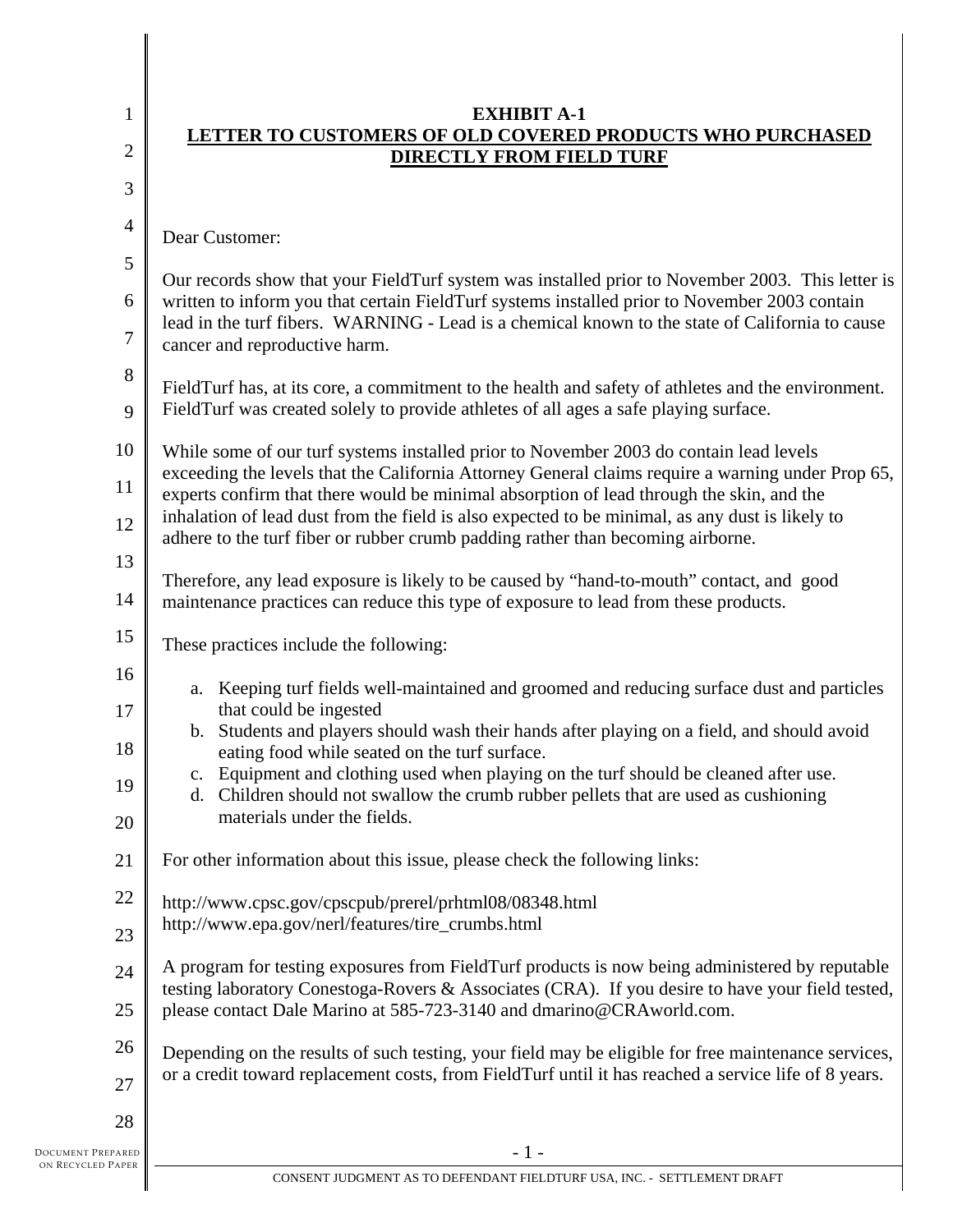| $\mathbf{1}$   | FieldTurf has also retained a leading toxicologist and lead expert to answer any questions that you<br>might have about the safety of our product. |
|----------------|----------------------------------------------------------------------------------------------------------------------------------------------------|
| $\sqrt{2}$     |                                                                                                                                                    |
| $\mathfrak{Z}$ | Barbara D. Beck, Ph.D., DABT, FATS<br><b>Gradient Corporation</b>                                                                                  |
| $\overline{4}$ | Cambridge, MA 02138<br>Phone $-617-395-5000$                                                                                                       |
| $\mathfrak s$  | Email - bbeck@gradientcorp.com                                                                                                                     |
| 6              | http://www.gradientcorp.com                                                                                                                        |
| $\overline{7}$ | Please contact Darren Gill at 800-724-2969 x-140 or dgill@fieldturf.com if you should have any<br>questions regarding this letter.                 |
| $8\,$          | Sincerely,                                                                                                                                         |
| $\overline{9}$ |                                                                                                                                                    |
| 10             |                                                                                                                                                    |
| 11             | Eric Daliere<br>President                                                                                                                          |
| 12             |                                                                                                                                                    |
| 13             |                                                                                                                                                    |
| 14             |                                                                                                                                                    |
| 15             |                                                                                                                                                    |
| 16             |                                                                                                                                                    |
| 17             |                                                                                                                                                    |
| 18             |                                                                                                                                                    |
| 19             |                                                                                                                                                    |
| 20             |                                                                                                                                                    |
| 21             |                                                                                                                                                    |
| 22             |                                                                                                                                                    |
| 23             |                                                                                                                                                    |
| 24             |                                                                                                                                                    |
| 25             |                                                                                                                                                    |
| 26             |                                                                                                                                                    |
| 27             |                                                                                                                                                    |
| 28             |                                                                                                                                                    |
| REPARED        | $-2-$                                                                                                                                              |
| d Paper        | CONSENT JUDGMENT AS TO DEFENDANT FIELDTURF USA, INC.                                                                                               |

DOCUMENT PREPARED ON RECYCLED PAPER

 $\parallel$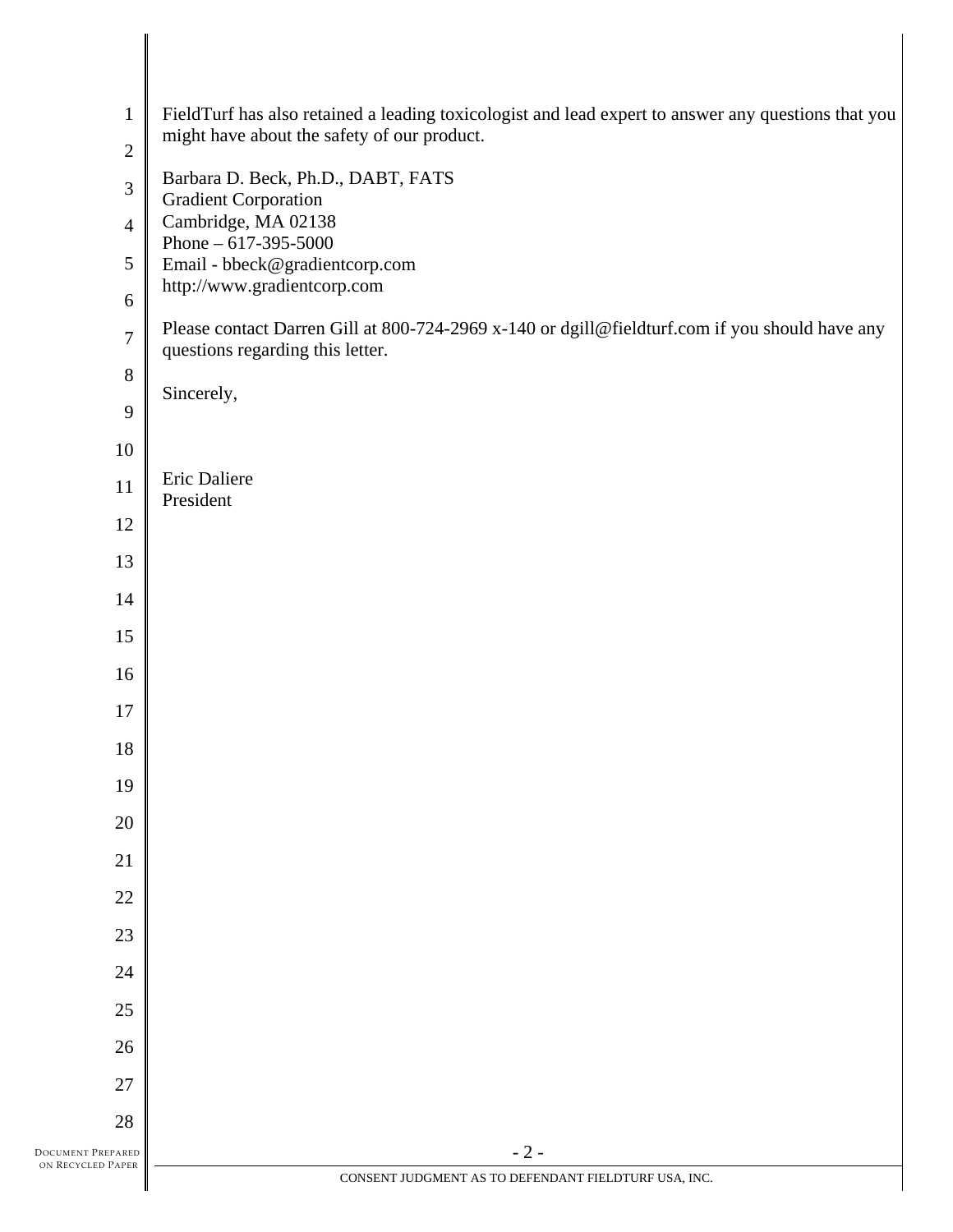| $\mathbf{1}$        | <b>EXHIBIT A-2</b><br>LETTER TO CUSTOMERS OF OLD COVERED PRODUCTS WHO PURCHASED                                                                                                                   |  |
|---------------------|---------------------------------------------------------------------------------------------------------------------------------------------------------------------------------------------------|--|
| $\overline{2}$      | <b>FROM DISTRIBUTORS</b>                                                                                                                                                                          |  |
| 3                   | Dear Customer,                                                                                                                                                                                    |  |
| $\overline{4}$<br>5 | Our records show that you purchased turf material from us that was supplied by FieldTurf. This<br>letter is written to inform you that certain FieldTurf turf product purchased prior to November |  |
| 6                   | 2003 contain lead in the turf fibers. WARNING - Lead is a chemical known to the state of<br>California to cause cancer and reproductive harm.                                                     |  |
| $\tau$<br>8         | FieldTurf has, at its core, a commitment to the health and safety of athletes and the environment.<br>FieldTurf was created solely to provide athletes of all ages a safe playing surface.        |  |
| 9                   | While some of FieldTurf's products sold prior to November 2003 do contain lead levels                                                                                                             |  |
| 10                  | exceeding the levels that the California Attorney General claims require a warning under Prop 65,<br>experts confirm that there would be minimal absorption of lead through the skin, and the     |  |
| 11                  | inhalation of lead dust from the field is also expected to be minimal, as any dust is likely to<br>adhere to the turf fiber or rubber crumb padding rather than becoming airborne.                |  |
| 12                  | Therefore, any lead exposure is likely to be caused by "hand-to-mouth" contact, and good                                                                                                          |  |
| 13                  | maintenance practices can reduce this type of exposure to lead from these products.                                                                                                               |  |
| 14                  | These practices include the following:                                                                                                                                                            |  |
| 15                  | Keeping turf fields well-maintained, reducing surface dust and particles that could be<br>a.                                                                                                      |  |
| 16                  | ingested<br>b. People should wash their hands after playing on the surface, and should avoid eating food                                                                                          |  |
| 17<br>18            | while seated on the turf surface.<br>c. Clothing used when playing on the turf should be cleaned after use.                                                                                       |  |
| 19                  | For other information about this issue, please check the following links:                                                                                                                         |  |
| 20                  | http://www.cpsc.gov/cpscpub/prerel/prhtml08/08348.html                                                                                                                                            |  |
| 21                  | http://www.epa.gov/nerl/features/tire_crumbs.html                                                                                                                                                 |  |
| 22                  | FieldTurf has also retained a leading toxicologist and lead expert to answer any questions that you<br>might have about the safety of our product.                                                |  |
| 23                  | Please contact Darren Gill of FieldTurf at 800-724-2969 x-140 or dgill@fieldturf.com if you                                                                                                       |  |
| 24                  | should have any questions regarding this letter.                                                                                                                                                  |  |
| 25                  | Sincerely,                                                                                                                                                                                        |  |
| 26                  |                                                                                                                                                                                                   |  |
| 27                  |                                                                                                                                                                                                   |  |
| 28                  |                                                                                                                                                                                                   |  |
| PARED<br>PAPER      | $-3-$                                                                                                                                                                                             |  |

I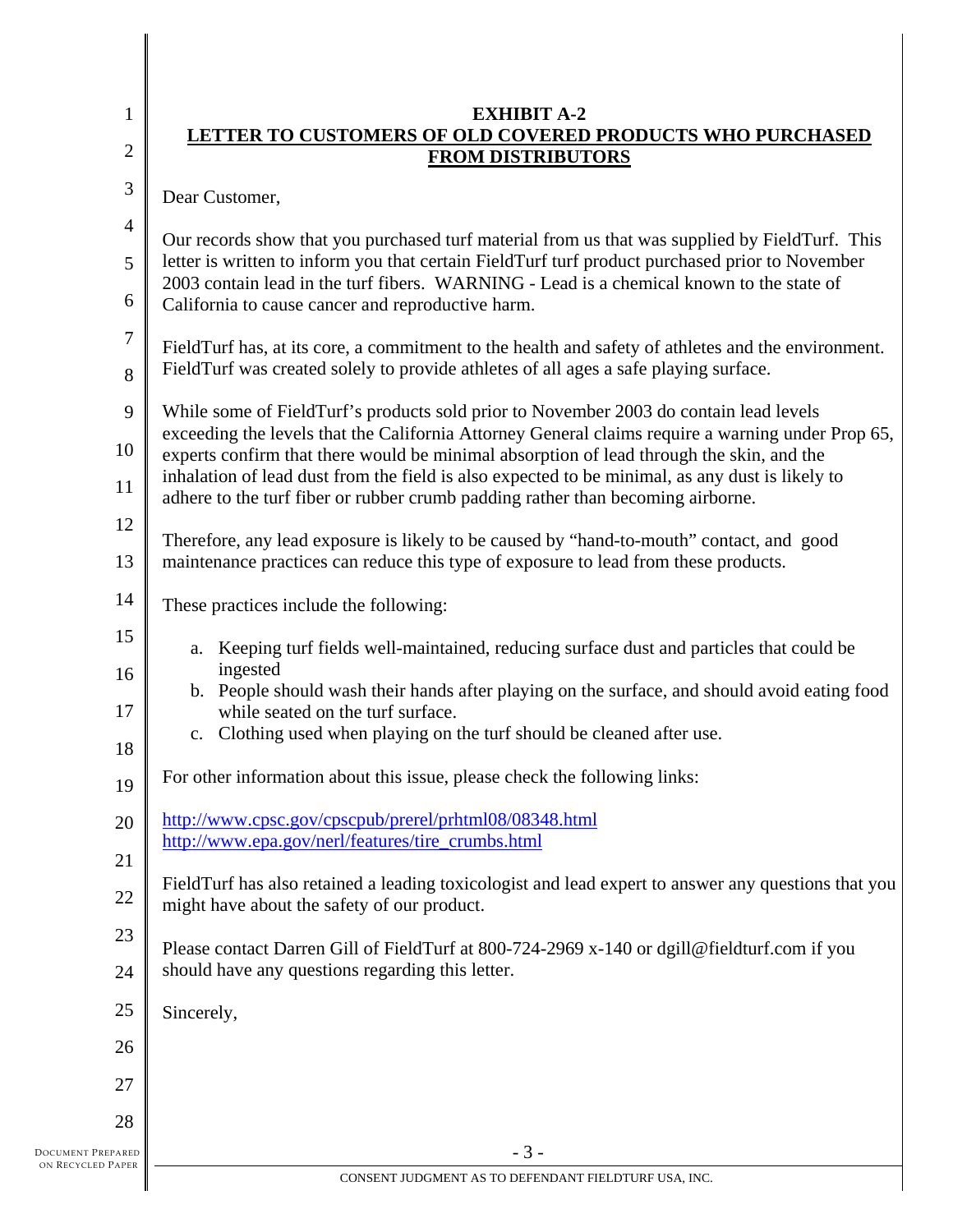| 1              | Exhibit B                                                                                                                                                                                                                                                                                                                              |  |
|----------------|----------------------------------------------------------------------------------------------------------------------------------------------------------------------------------------------------------------------------------------------------------------------------------------------------------------------------------------|--|
| $\overline{2}$ | <b>Lead Transfer Testing</b>                                                                                                                                                                                                                                                                                                           |  |
| 3              | <b>Materials</b>                                                                                                                                                                                                                                                                                                                       |  |
| 4<br>5         | Sampling device. Device consists of a frame made of ultra high molecular weight polyethylene<br>(UHMW-PE), and a 1.1-kg sampling weight (8 cm diameter) with an attached threaded rod, slide<br>and nut. The frame will allow the 1.1 kg weight to be fully transmitted to the wipe surface, and                                       |  |
| 6              | none of that weight will be borne by the rails.                                                                                                                                                                                                                                                                                        |  |
| 7              | The wiped area is 400 cm <sup>2</sup> (8 cm wide by 50 cm long), but because the weight is round the contact<br>area is 386.27 cm <sup>2</sup> .<br>TM                                                                                                                                                                                 |  |
| 8              | <b>Ghost Wipes</b>                                                                                                                                                                                                                                                                                                                     |  |
| 9              | 1-quart polyethylene or polypropylene "Ziploc" storage or freezer bags                                                                                                                                                                                                                                                                 |  |
| 10             | marker pen                                                                                                                                                                                                                                                                                                                             |  |
|                | 11-inch or longer releasable plastic cable ties                                                                                                                                                                                                                                                                                        |  |
| 11             | deionized or distilled water                                                                                                                                                                                                                                                                                                           |  |
| 12             | clean cotton cloths                                                                                                                                                                                                                                                                                                                    |  |
| 13             | disposable nitrile or latex gloves                                                                                                                                                                                                                                                                                                     |  |
| 14             | plastic drop cloth or clean trash bags                                                                                                                                                                                                                                                                                                 |  |
|                | clippers or pliers                                                                                                                                                                                                                                                                                                                     |  |
| 15<br>16       | <b>Sampling Locations</b>                                                                                                                                                                                                                                                                                                              |  |
| 17             | Divide the total artificial turf area into 5 contiguous sections of equal areas. This can be done by<br>calculating the total area, dividing by 5 to determine the area of each sampling location and then marking<br>off the area to be sampled. Three sampling locations should be in the center of their respectively marked        |  |
| 18<br>19       | sections. Two sampling locations should be near the perimeter of the field in their respectively marked<br>sections. The artificial turf color to be sampled for each wipe should be the main field color, usually green.<br>The wiped area should not include any field markings such as stripes or logos. Illustrations with various |  |
| 20             | geometries are given in Figure 1.                                                                                                                                                                                                                                                                                                      |  |
| 21             | Plastic weights, chalk or string can be used to mark sample area boundaries. A measuring wheel, chain,<br>laser tape rule, or conventional tape rule may be helpful, especially with complex geometries that might be                                                                                                                  |  |
| 22             | found in a landscape application.                                                                                                                                                                                                                                                                                                      |  |
| 23             | <b>Sampling Procedure</b>                                                                                                                                                                                                                                                                                                              |  |
| 24             | 1. Locate and delineate the areas to be wiped.                                                                                                                                                                                                                                                                                         |  |
| 25             | Prior to collecting a new wipe sample, put on a new pair of disposable nitrile or latex gloves.<br>2.                                                                                                                                                                                                                                  |  |
| 26<br>27       | Thoroughly clean sampling device frame, slide, 1.1-kg sampling weight, and nut with deionized or<br>3.<br>distilled water and dry with clean cloth. Cleaned items can be placed on a clean trash bag or<br>plastic drop cloth if needed prior to use. Figure 2 shows these components.                                                 |  |
| 28             |                                                                                                                                                                                                                                                                                                                                        |  |
| PARED          | $-4-$                                                                                                                                                                                                                                                                                                                                  |  |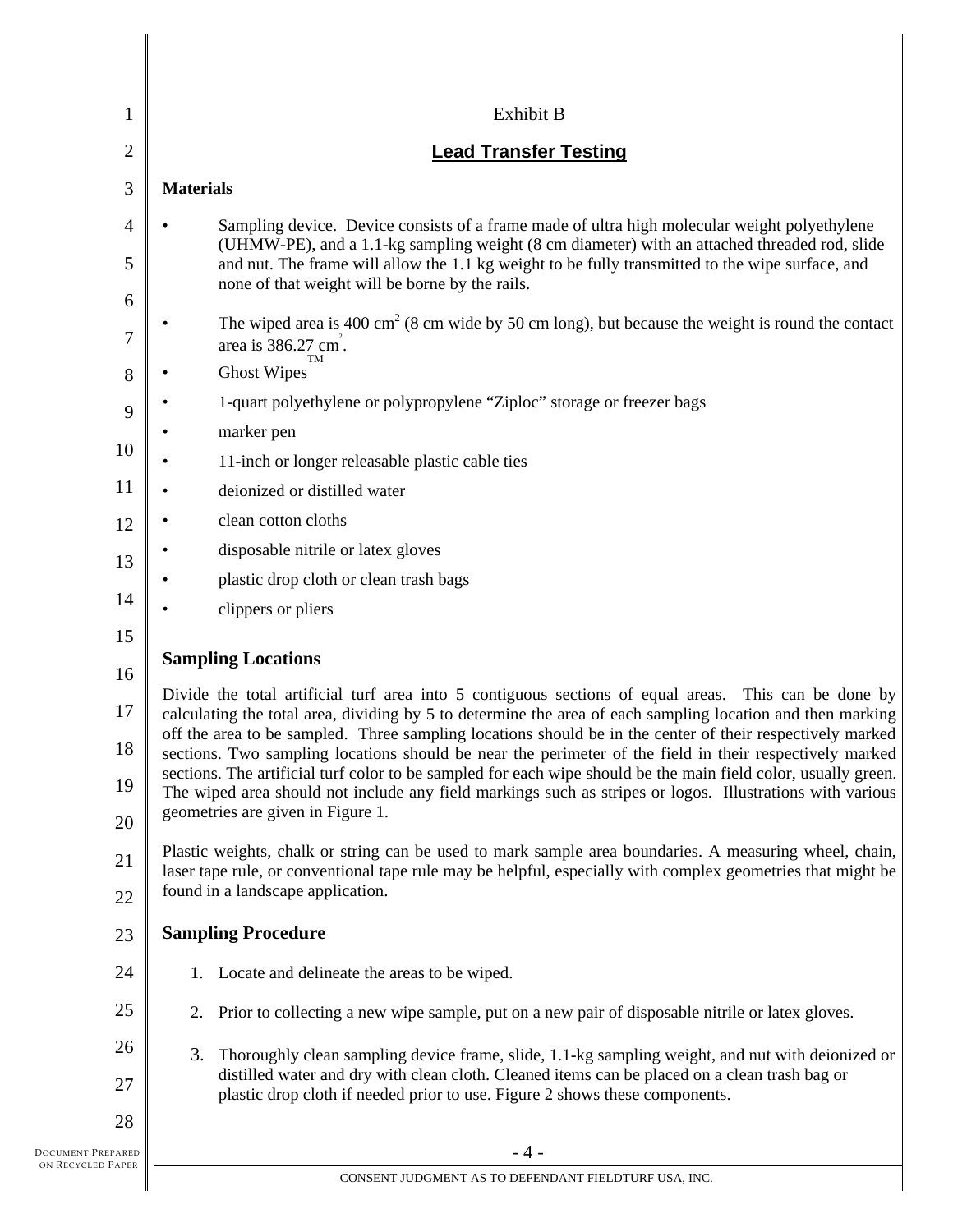| $\mathbf{1}$        | 4. Set the sampling device frame in position for collecting a wipe sample.                                                                                                                                                                 |
|---------------------|--------------------------------------------------------------------------------------------------------------------------------------------------------------------------------------------------------------------------------------------|
| 2                   | TM<br>5. Place the 1.1 kg sampling weight in a clean plastic "Ziploc" bag, open an individual Ghost Wipe                                                                                                                                   |
| 3<br>$\overline{4}$ | and stretch the wipe over the bottom of the sampling weight on top of the polyethylene bag.<br>Ensure the wipe is smoothly stretched over the bottom of the sampling weight, and secure it using<br>a cable tie, as presented on Figure 3. |
|                     |                                                                                                                                                                                                                                            |
| 5<br>6              | 6. Guide the threaded rod attached to the 1.1 kg sampling weight into the hole of the sampling device<br>slide, as presented on Figure 4.                                                                                                  |
| 7                   | 7. Place the slide on the rails of the sampling device frame making sure the wipe is suspended above                                                                                                                                       |
|                     | the field, and does not engage the surface to be sampled until ready to begin sample collection.<br>This can be done by holding the threaded rod to suspend the sampling weight above the surface                                          |
| 8                   | until ready to begin sample collection. The slide should be oriented lengthwise so that the handle-                                                                                                                                        |
| 9                   | knobs are oriented parallel to the rails. Please see Figure 5.                                                                                                                                                                             |
| 10                  | 8. Position the slide at one end of the sampling device. Lower the weight until it engages the surface.                                                                                                                                    |
| 11                  | Place feet (toes or heels) on shoe rests (side wings) of the sampling device to hold the device in<br>place. Take hold of handle-knobs on the slide and move the slide to the other end of the device                                      |
| 12                  | thereby dragging the 1.1-kg weight to the other end of the sample track, over a period of one<br>second. This movement constitutes one sampling stroke.                                                                                    |
| 13                  | 9. Move the slide back and forth for a total of 5 strokes.                                                                                                                                                                                 |
| 14                  | 10. While holding the threaded rod, lift the slide off the rails, and remove the GhostWipe <sup>TM</sup> from the                                                                                                                          |
| 15                  | bottom of the sampling weight by releasing the cable tie. Place the GhostWipe into a new plastic<br>"Ziploc" bag. Seal and label the bag with the sample ID. Discard the gloves and cable tie.                                             |
| 16                  | 11. For each field set of samples, the sampling method blanks shall consist of two unused wipes with                                                                                                                                       |
| 17                  | packaging removed, each in an individual bag. If the amount of lead in a blank wipe does not                                                                                                                                               |
| 18                  | reasonably closely match its paired mate, or if both blank wipes are above an expected background<br>level, the sampling for that field set must be redone on areas not previously wiped.                                                  |
| 19                  | 12. Collect 3 background wipe samples from areas adjacent to the field, using the collection method                                                                                                                                        |
| 20                  | above. In order to asses lead levels in the ambient dust fall, the surfaces wiped should be hard<br>non-metallic surfaces that are composed of materials with a low lead content (<100 ppm). These                                         |
| 21                  | surfaces should not be subject to foot traffic or other significant sources of potential dust transfer<br>from the field.                                                                                                                  |
| 22                  |                                                                                                                                                                                                                                            |
| 23                  | <b>Lab Analysis</b>                                                                                                                                                                                                                        |
| 24                  | Acid digestion of the Ghost Wipes <sup>TM</sup> prior to analysis for lead shall be conducted according to USEPA<br>Method 3050B.                                                                                                          |
| 25                  | Wipe samples shall be analyzed for lead by inductively coupled plasma-atomic emission spectrometry                                                                                                                                         |
| 26                  | (ICP-AES) (USEPA Method 6010B or 6010C).                                                                                                                                                                                                   |
| 27                  | Lead results should be reported as total micrograms $(\mu g)$ per wipe.                                                                                                                                                                    |
| 28                  |                                                                                                                                                                                                                                            |
| EPARED              | $-5-$                                                                                                                                                                                                                                      |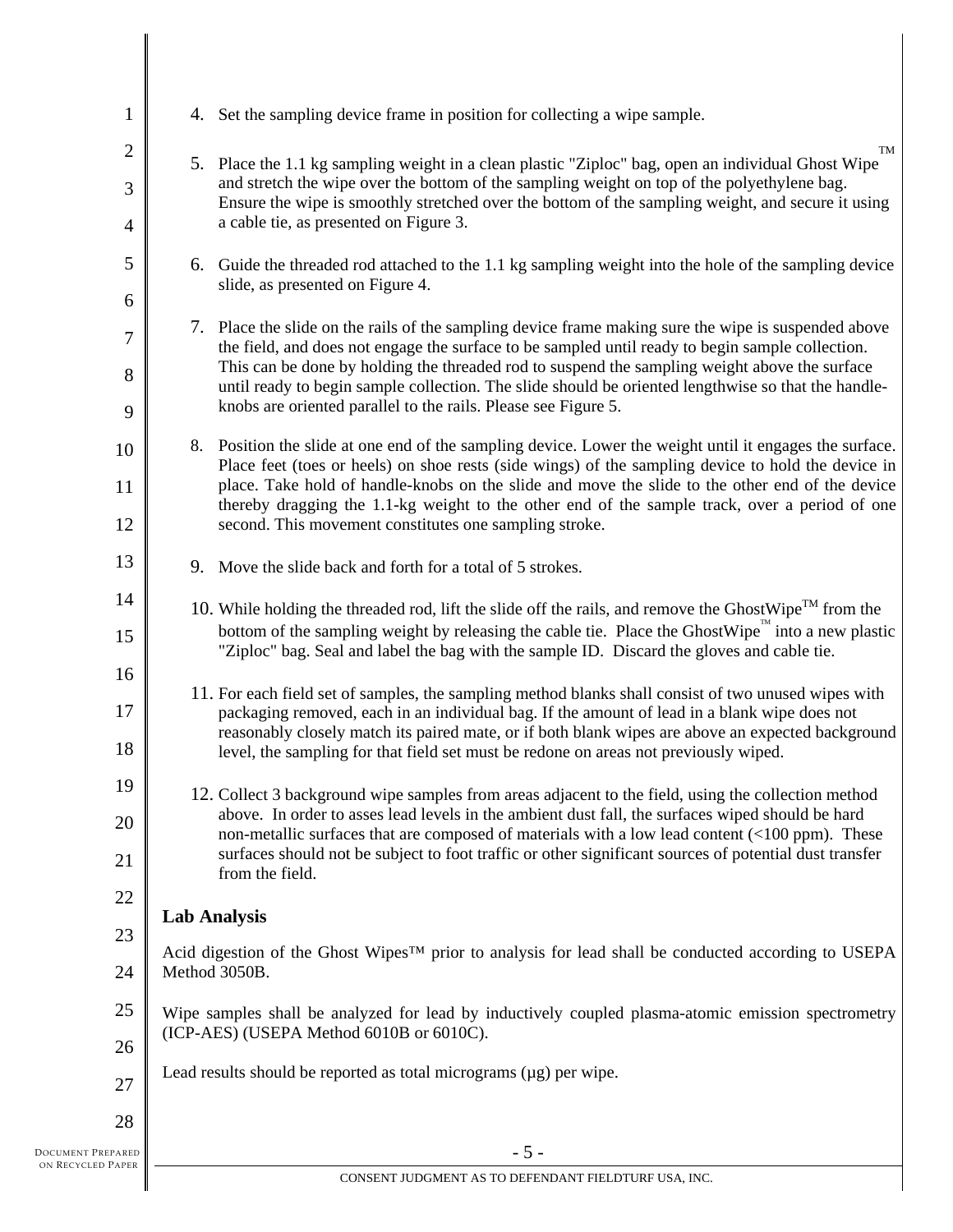| $\mathbf{1}$             | <b>Calculations</b>                                                                                                                                                                                                       |
|--------------------------|---------------------------------------------------------------------------------------------------------------------------------------------------------------------------------------------------------------------------|
| $\mathfrak{2}$           | Assuming the results for the two blank wipes for the field set meet the conditions in sampling Step 11<br>above, average the two blank results.                                                                           |
| 3                        | Average the results from the three background samples.                                                                                                                                                                    |
| $\overline{4}$           |                                                                                                                                                                                                                           |
| 5                        | Wipe results from the field should be compared to those obtained from the background wipe samples, to<br>determine whether a background source of lead could be contributing to lead dust on the field. Lead levels       |
| 6                        | in the field wipe samples that are comparable to the levels in the background wipe samples indicate that<br>lead in the field wipe samples is likely due to the aerial deposition of ambient dust. If lead is detected in |
| 7                        | the background samples, the average background result should be compared with the amount of lead on<br>each of the wipe samples to determine if the field values are elevated above background.                           |
| 8                        | Calculate the lead per square centimeter per stroke, for each section of field:                                                                                                                                           |
| 9                        |                                                                                                                                                                                                                           |
| 10                       | Total $\mu$ g lead/cm <sup>2</sup> /stroke =<br>(total µg lead on wipe - average µg lead on the blank wipes for that field set)/(386.27 cm <sup>2</sup> $*$ 5 strokes)                                                    |
| 11                       |                                                                                                                                                                                                                           |
| 12                       | The average (mean) for the field of artificial turf is the sum of the results for each of the 5 sections,<br>divided by 5.                                                                                                |
| 13                       | <b>Consultation</b>                                                                                                                                                                                                       |
| 14                       | The contractor selected to perform Lead Transfer Testing pursuant to this Judgment may provide                                                                                                                            |
| 15                       | additional written instructions to the personnel who will be conducting the Lead Transfer Testing. This<br>contractor shall meet and confer with representatives selected by Plaintiffs and Settling Defendant prior to   |
| 16                       | initiating the first round of testing.                                                                                                                                                                                    |
| 17                       | The resulting lead levels shall be deemed to be the Available Lead Level pursuant to this Judgment. These<br>procedures and methods are meant only for use in this Judgment as a method of determining when               |
| 18                       | removal of an existing field is appropriate. They have not been approved by the Plaintiffs or Settling                                                                                                                    |
| 19                       | Defendants as appropriate for making exposure calculations or estimates pursuant to Health and Safety<br>Code section 25249.6 et seq. or any other law or regulation.                                                     |
| 20                       |                                                                                                                                                                                                                           |
| 21                       |                                                                                                                                                                                                                           |
| 22                       |                                                                                                                                                                                                                           |
| 23                       |                                                                                                                                                                                                                           |
| 24                       |                                                                                                                                                                                                                           |
| 25                       |                                                                                                                                                                                                                           |
| 26                       |                                                                                                                                                                                                                           |
| 27                       |                                                                                                                                                                                                                           |
| 28                       |                                                                                                                                                                                                                           |
| <b>DOCUMENT PREPARED</b> | $-6-$                                                                                                                                                                                                                     |
| ON RECYCLED PAPER        | CONSENT JUDGMENT AS TO DEFENDANT FIELDTURF USA, INC.                                                                                                                                                                      |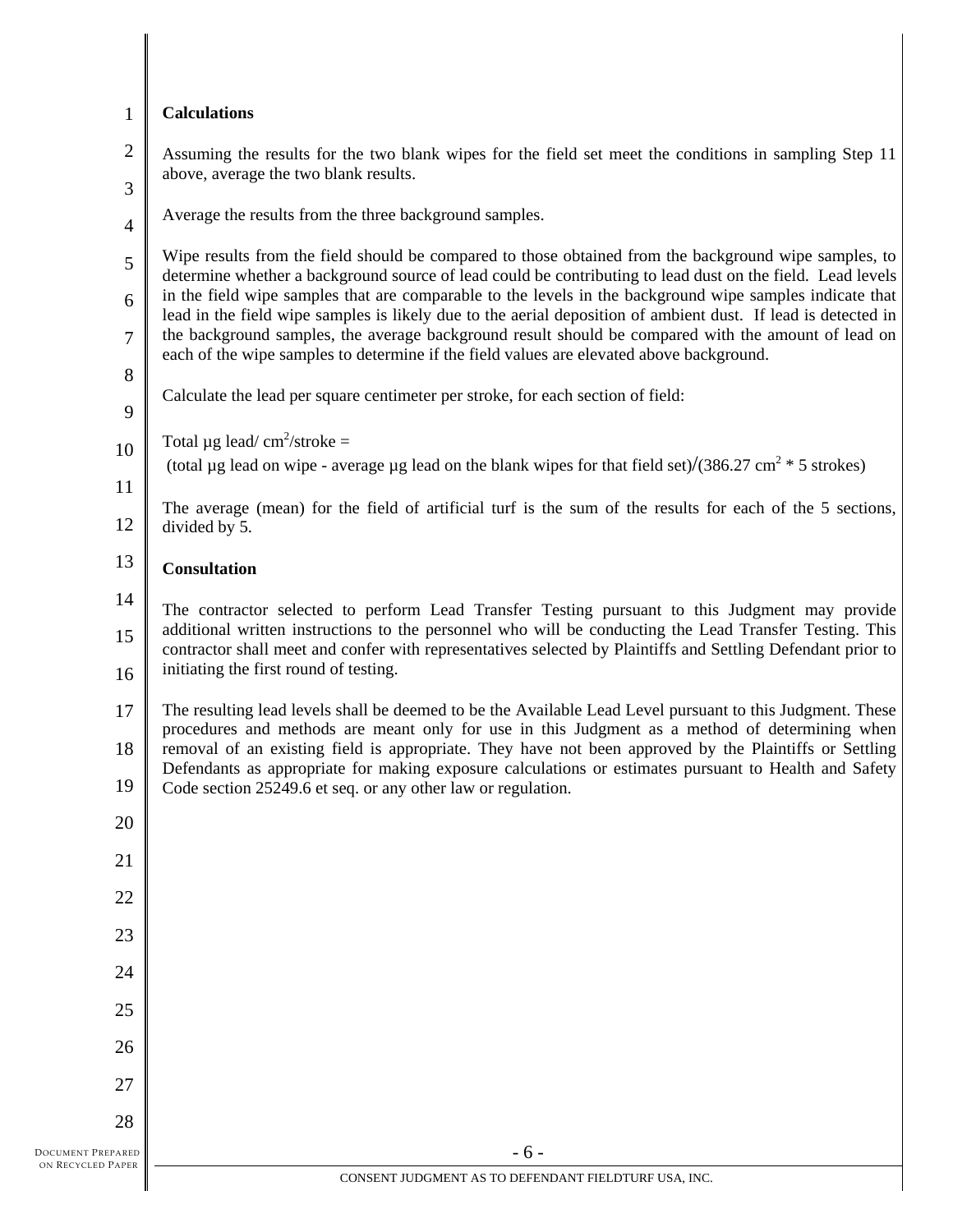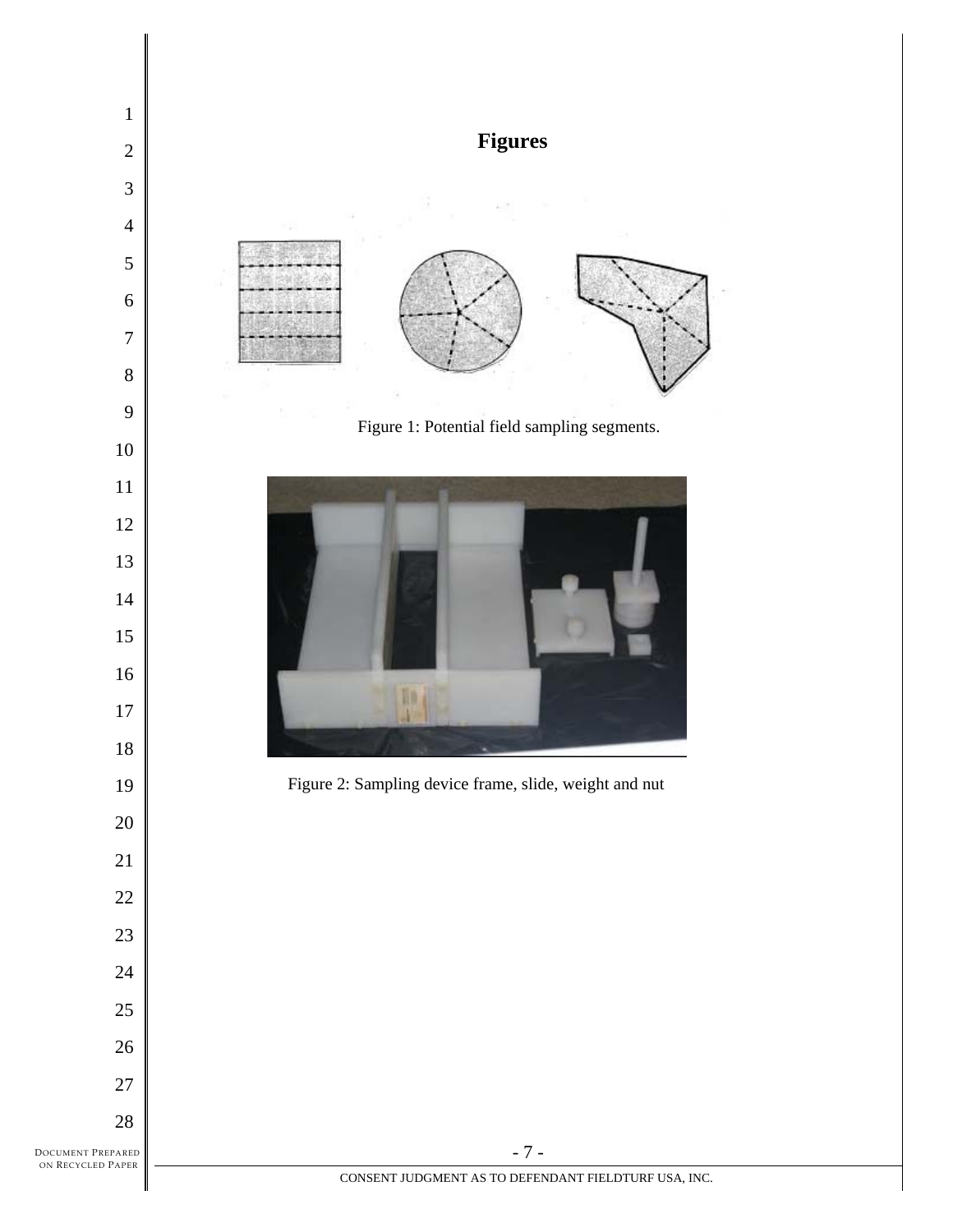